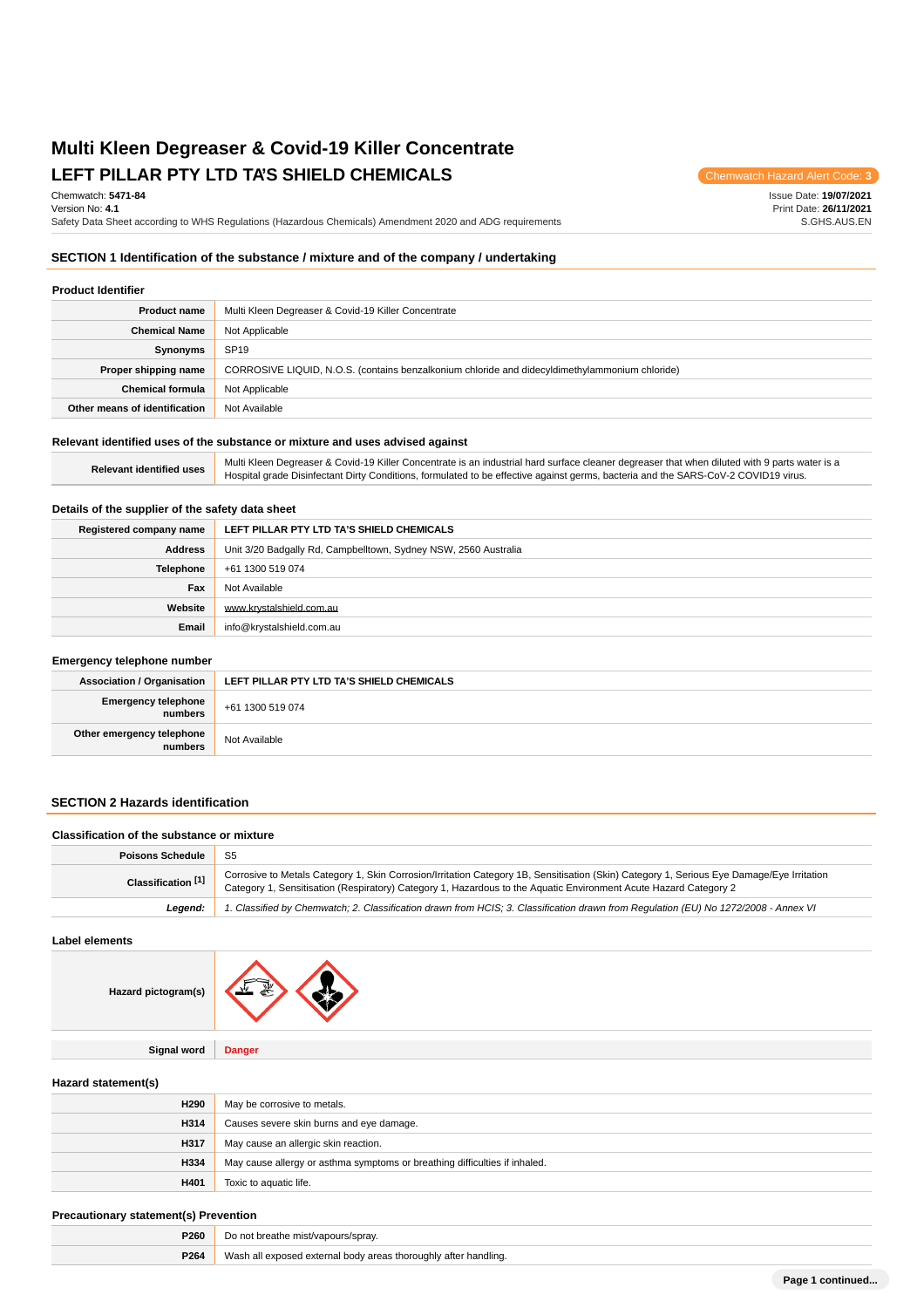| P280             | Wear protective gloves, protective clothing, eye protection and face protection. |  |
|------------------|----------------------------------------------------------------------------------|--|
| P284             | [In case of inadequate ventilation] wear respiratory protection.                 |  |
| P234             | Keep only in original packaging.                                                 |  |
| P <sub>273</sub> | Avoid release to the environment.                                                |  |
| P272             | Contaminated work clothing should not be allowed out of the workplace.           |  |

## **Precautionary statement(s) Response**

| P301+P330+P331 | IF SWALLOWED: Rinse mouth. Do NOT induce vomiting.                                                                               |
|----------------|----------------------------------------------------------------------------------------------------------------------------------|
| P303+P361+P353 | IF ON SKIN (or hair): Take off immediately all contaminated clothing. Rinse skin with water [or shower].                         |
| P304+P340      | IF INHALED: Remove person to fresh air and keep comfortable for breathing.                                                       |
| P305+P351+P338 | IF IN EYES: Rinse cautiously with water for several minutes. Remove contact lenses, if present and easy to do. Continue rinsing. |
| P310           | Immediately call a POISON CENTER/doctor/physician/first aider.                                                                   |
| P342+P311      | If experiencing respiratory symptoms: Call a POISON CENTER/doctor/physician/first aider.                                         |
| P302+P352      | IF ON SKIN: Wash with plenty of water.                                                                                           |
| P363           | Wash contaminated clothing before reuse.                                                                                         |
| P333+P313      | If skin irritation or rash occurs: Get medical advice/attention.                                                                 |
| P362+P364      | Take off contaminated clothing and wash it before reuse.                                                                         |
| P390           | Absorb spillage to prevent material damage.                                                                                      |

#### **Precautionary statement(s) Storage**

**P405** Store locked up.

#### **Precautionary statement(s) Disposal**

**P501** Dispose of contents/container to authorised hazardous or special waste collection point in accordance with any local regulation.

## **SECTION 3 Composition / information on ingredients**

#### **Substances**

See section below for composition of Mixtures

#### **Mixtures**

| <b>CAS No</b> | %[weight]                                                                                                                                                                                       | Name                                       |
|---------------|-------------------------------------------------------------------------------------------------------------------------------------------------------------------------------------------------|--------------------------------------------|
| 8001-54-5     | $1 - 10$                                                                                                                                                                                        | benzalkonium chloride                      |
| 111-76-2      | $1 - 10$                                                                                                                                                                                        | ethylene alvcol monobutyl ether            |
| 7173-51-5     | $1 - 5$                                                                                                                                                                                         | didecyldimethylammonium chloride           |
| 6834-92-0     | $1 - 5$                                                                                                                                                                                         | sodium metasilicate, anhydrous             |
| 57-55-6       | $1 - 5$                                                                                                                                                                                         | propylene glycol                           |
| 27176-87-0    | $1 - 5$                                                                                                                                                                                         | dodecylbenzenesulfonic acid                |
| Not Available | balance                                                                                                                                                                                         | Ingredients determined not to be hazardous |
| Legend:       | 1. Classified by Chemwatch; 2. Classification drawn from HCIS; 3. Classification drawn from Regulation (EU) No 1272/2008 - Annex VI; 4.<br>Classification drawn from C&L: * EU IOELVs available |                                            |

## **SECTION 4 First aid measures**

| Description of first aid measures |                                                                                                                                                                                                                                                                                                                                                                                                                                                                                                                                                                                                                                                                                                                                                                                                                                                                                                                                                                                                                                                                        |  |
|-----------------------------------|------------------------------------------------------------------------------------------------------------------------------------------------------------------------------------------------------------------------------------------------------------------------------------------------------------------------------------------------------------------------------------------------------------------------------------------------------------------------------------------------------------------------------------------------------------------------------------------------------------------------------------------------------------------------------------------------------------------------------------------------------------------------------------------------------------------------------------------------------------------------------------------------------------------------------------------------------------------------------------------------------------------------------------------------------------------------|--|
| <b>Eye Contact</b>                | If this product comes in contact with the eyes:<br>Immediately hold eyelids apart and flush the eye continuously with running water.<br>Ensure complete irrigation of the eye by keeping eyelids apart and away from eye and moving the eyelids by occasionally lifting the upper<br>and lower lids.<br>▶ Continue flushing until advised to stop by the Poisons Information Centre or a doctor, or for at least 15 minutes.<br>Transport to hospital or doctor without delay.<br>Removal of contact lenses after an eye injury should only be undertaken by skilled personnel.                                                                                                                                                                                                                                                                                                                                                                                                                                                                                        |  |
| <b>Skin Contact</b>               | If skin or hair contact occurs:<br>Immediately flush body and clothes with large amounts of water, using safety shower if available.<br>• Quickly remove all contaminated clothing, including footwear.<br>▶ Wash skin and hair with running water. Continue flushing with water until advised to stop by the Poisons Information Centre.<br>Transport to hospital, or doctor.                                                                                                                                                                                                                                                                                                                                                                                                                                                                                                                                                                                                                                                                                         |  |
| Inhalation                        | If fumes or combustion products are inhaled remove from contaminated area.<br>Lay patient down. Keep warm and rested.<br>▶ Prostheses such as false teeth, which may block airway, should be removed, where possible, prior to initiating first aid procedures.<br>Apply artificial respiration if not breathing, preferably with a demand valve resuscitator, bag-valve mask device, or pocket mask as trained.<br>Perform CPR if necessary.<br>Transport to hospital, or doctor, without delay.<br>Inhalation of vapours or aerosols (mists, fumes) may cause lung oedema.<br>▶ Corrosive substances may cause lung damage (e.g. lung oedema, fluid in the lungs).<br>As this reaction may be delayed up to 24 hours after exposure, affected individuals need complete rest (preferably in semi-recumbent<br>posture) and must be kept under medical observation even if no symptoms are (yet) manifested.<br>Effore any such manifestation, the administration of a spray containing a dexamethasone derivative or beclomethasone derivative may be<br>considered. |  |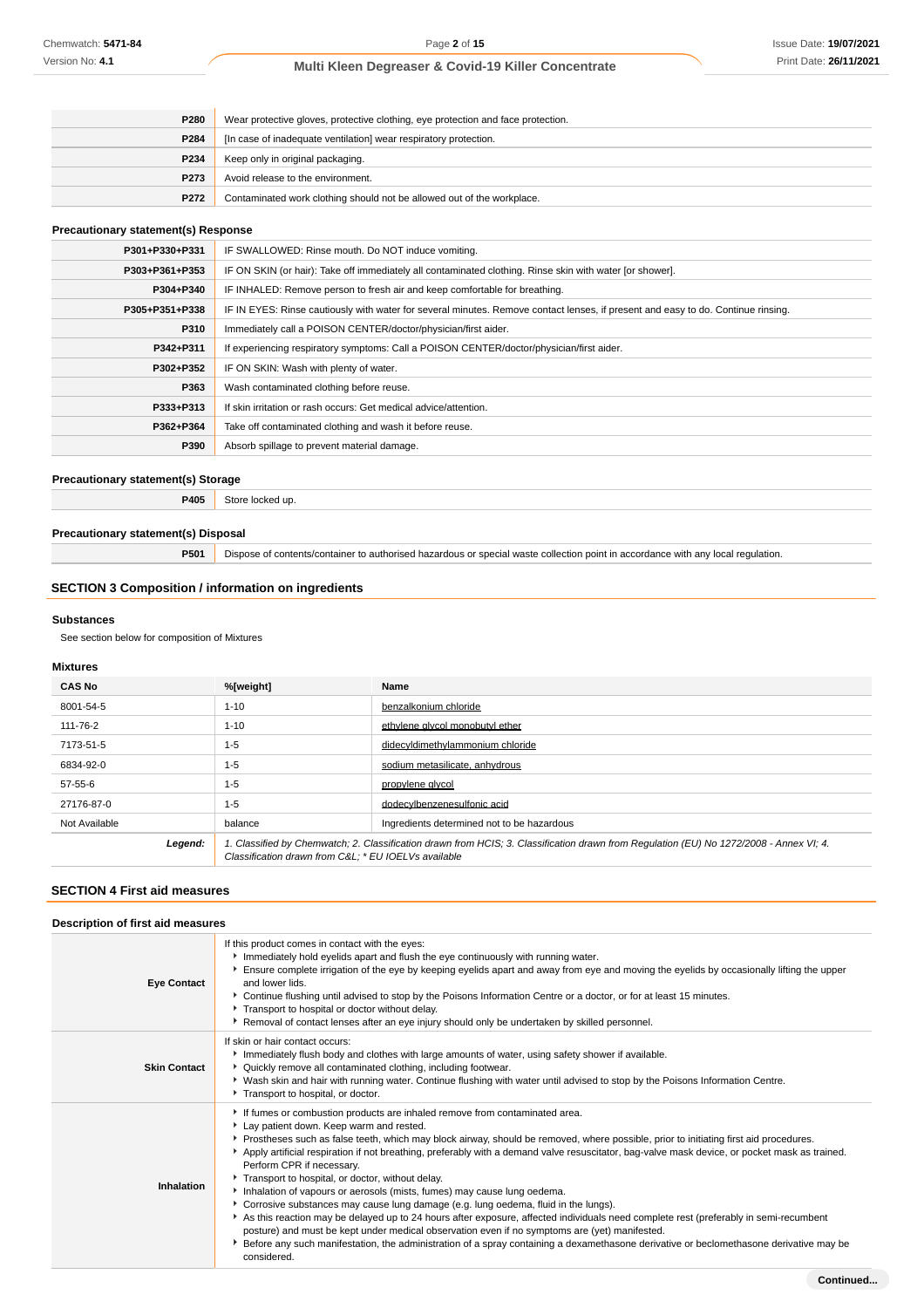|           | This must definitely be left to a doctor or person authorised by him/her.<br>(ICSC13719)                                                                                                                                                                                                                                                                                                                                                                                                                                                                                                                                                             |
|-----------|------------------------------------------------------------------------------------------------------------------------------------------------------------------------------------------------------------------------------------------------------------------------------------------------------------------------------------------------------------------------------------------------------------------------------------------------------------------------------------------------------------------------------------------------------------------------------------------------------------------------------------------------------|
| Ingestion | For advice, contact a Poisons Information Centre or a doctor at once.<br>Urgent hospital treatment is likely to be needed.<br>If swallowed do <b>NOT</b> induce vomiting.<br>If vomiting occurs, lean patient forward or place on left side (head-down position, if possible) to maintain open airway and prevent aspiration.<br>Observe the patient carefully.<br>Never give liquid to a person showing signs of being sleepy or with reduced awareness; i.e. becoming unconscious.<br>► Give water to rinse out mouth, then provide liquid slowly and as much as casualty can comfortably drink.<br>Transport to hospital or doctor without delay. |

#### **Indication of any immediate medical attention and special treatment needed**

Treat symptomatically.

For exposures to quaternary ammonium compounds;

- For ingestion of concentrated solutions (10% or higher): Swallow promptly a large quantity of milk, egg whites / gelatin solution. If not readily available, a slurry of activated charcoal may be useful. Avoid alcohol. Because of probable mucosal damage omit gastric lavage and emetic drugs.
- For dilute solutions (2% or less): If little or no emesis appears spontaneously, administer syrup of Ipecac or perform gastric lavage.
- If hypotension becomes severe, institute measures against circulatory shock.
- If respiration laboured, administer oxygen and support breathing mechanically. Oropharyngeal airway may be inserted in absence of gag reflex. Epiglottic or laryngeal edema may necessitate a tracheotomy.
- Persistent convulsions may be controlled by cautious intravenous injection of diazepam or short-acting barbiturate drugs. [Gosselin et al, Clinical Toxicology of Commercial Products]

#### **SECTION 5 Firefighting measures**

#### **Extinguishing media**

The product contains a substantial proportion of water, therefore there are no restrictions on the type of extinguishing media which may be used. Choice of extinguishing media should take into account surrounding areas.

Though the material is non-combustible, evaporation of water from the mixture, caused by the heat of nearby fire, may produce floating layers of combustible substances. In such an event consider:

- $\cdot$  foam.
- <sup>t</sup> dry chemical powder.
- carbon dioxide.

#### **Special hazards arising from the substrate or mixture**

| Fire Incompatibility           | None known. |
|--------------------------------|-------------|
|                                |             |
| <b>Advice for firefighters</b> |             |

| <b>Fire Fighting</b>         | Alert Fire Brigade and tell them location and nature of hazard.<br>▶ Wear full body protective clothing with breathing apparatus.<br>▶ Prevent, by any means available, spillage from entering drains or water course.<br>Use fire fighting procedures suitable for surrounding area.<br>Do not approach containers suspected to be hot.<br>Cool fire exposed containers with water spray from a protected location.<br>If safe to do so, remove containers from path of fire.<br>Equipment should be thoroughly decontaminated after use. |
|------------------------------|--------------------------------------------------------------------------------------------------------------------------------------------------------------------------------------------------------------------------------------------------------------------------------------------------------------------------------------------------------------------------------------------------------------------------------------------------------------------------------------------------------------------------------------------|
| <b>Fire/Explosion Hazard</b> | • Non combustible.<br>Not considered to be a significant fire risk.<br>Acids may react with metals to produce hydrogen, a highly flammable and explosive gas.<br>Heating may cause expansion or decomposition leading to violent rupture of containers.<br>May emit corrosive, poisonous fumes. May emit acrid smoke.<br>carbon dioxide (CO2)<br>hydrogen chloride<br>phosgene<br>nitrogen oxides (NOx)<br>other pyrolysis products typical of burning organic material.                                                                   |
| <b>HAZCHEM</b>               | 2X                                                                                                                                                                                                                                                                                                                                                                                                                                                                                                                                         |

#### **SECTION 6 Accidental release measures**

**Personal precautions, protective equipment and emergency procedures**

See section 8

#### **Environmental precautions**

See section 12

#### **Methods and material for containment and cleaning up**

|                     | • Drains for storage or use areas should have retention basins for pH adjustments and dilution of spills before discharge or disposal of<br>material.<br>▶ Check regularly for spills and leaks. |
|---------------------|--------------------------------------------------------------------------------------------------------------------------------------------------------------------------------------------------|
|                     | Clean up all spills immediately.                                                                                                                                                                 |
| <b>Minor Spills</b> | Avoid breathing vapours and contact with skin and eyes.                                                                                                                                          |
|                     | ► Control personal contact with the substance, by using protective equipment.                                                                                                                    |
|                     | Contain and absorb spill with sand, earth, inert material or vermiculite.                                                                                                                        |
|                     | ▶ Wipe up.                                                                                                                                                                                       |
|                     | Place in a suitable, labelled container for waste disposal.                                                                                                                                      |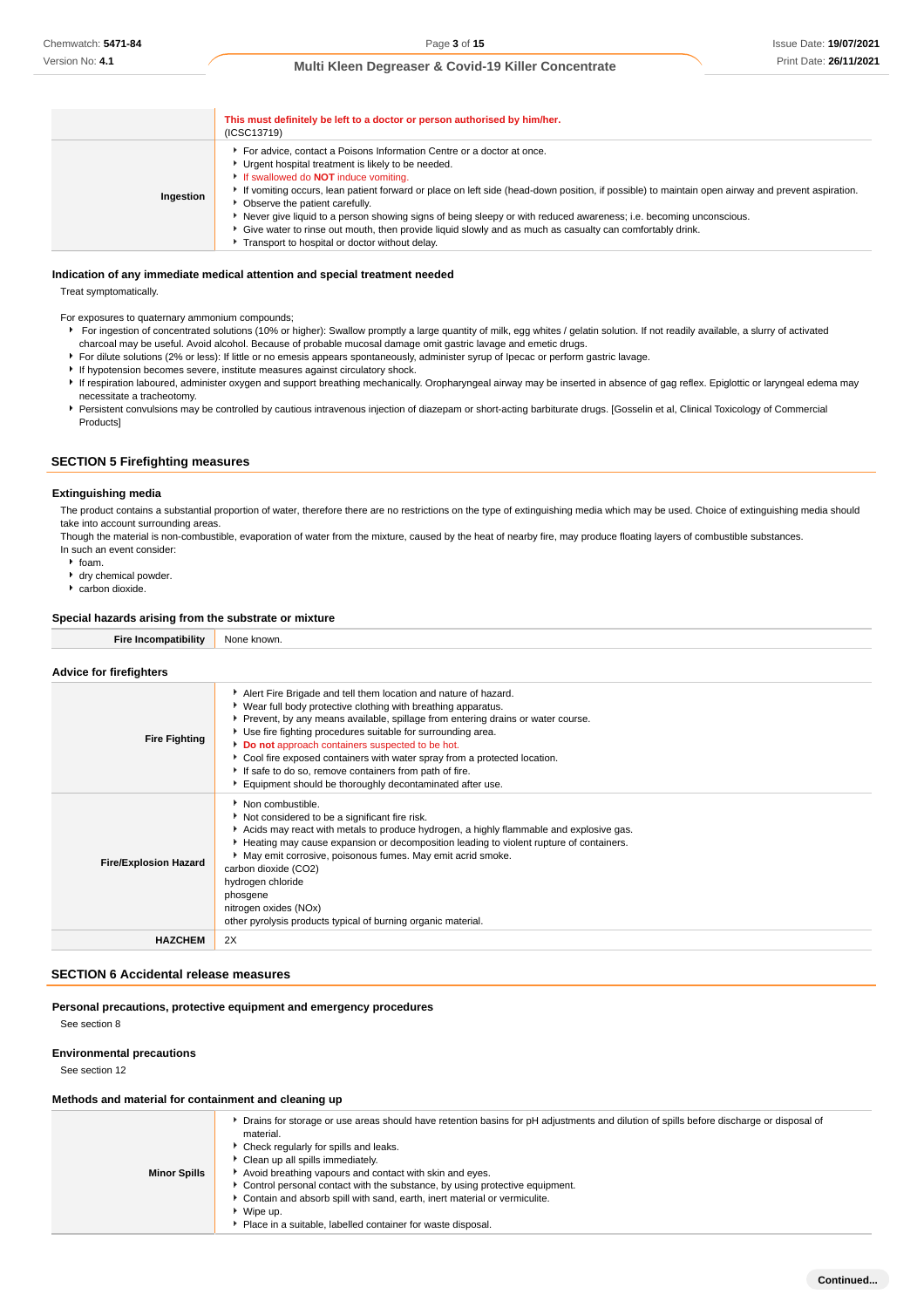| <b>Major Spills</b> | Clear area of personnel and move upwind.<br>Alert Fire Brigade and tell them location and nature of hazard.<br>▶ Wear full body protective clothing with breathing apparatus.<br>Prevent, by any means available, spillage from entering drains or water course.<br>Consider evacuation (or protect in place).<br>Stop leak if safe to do so.<br>Contain spill with sand, earth or vermiculite.<br>• Collect recoverable product into labelled containers for recycling.<br>Neutralise/decontaminate residue (see Section 13 for specific agent).<br>Collect solid residues and seal in labelled drums for disposal.<br>▶ Wash area and prevent runoff into drains.<br>After clean up operations, decontaminate and launder all protective clothing and equipment before storing and re-using. |
|---------------------|------------------------------------------------------------------------------------------------------------------------------------------------------------------------------------------------------------------------------------------------------------------------------------------------------------------------------------------------------------------------------------------------------------------------------------------------------------------------------------------------------------------------------------------------------------------------------------------------------------------------------------------------------------------------------------------------------------------------------------------------------------------------------------------------|
|                     | If contamination of drains or waterways occurs, advise emergency services.                                                                                                                                                                                                                                                                                                                                                                                                                                                                                                                                                                                                                                                                                                                     |

Personal Protective Equipment advice is contained in Section 8 of the SDS.

# **SECTION 7 Handling and storage**

| Precautions for safe handling |                                                                                                                                                                                                                                                                                                                                                                                                                                                                                                                                                                                                                                                                                                                                                                                                                                                                                  |
|-------------------------------|----------------------------------------------------------------------------------------------------------------------------------------------------------------------------------------------------------------------------------------------------------------------------------------------------------------------------------------------------------------------------------------------------------------------------------------------------------------------------------------------------------------------------------------------------------------------------------------------------------------------------------------------------------------------------------------------------------------------------------------------------------------------------------------------------------------------------------------------------------------------------------|
| Safe handling                 | DO NOT allow clothing wet with material to stay in contact with skin<br>Avoid all personal contact, including inhalation.<br>▶ Wear protective clothing when risk of exposure occurs.<br>Use in a well-ventilated area.<br>Avoid contact with moisture.<br>Avoid contact with incompatible materials.<br>* When handling, DO NOT eat, drink or smoke.<br>Keep containers securely sealed when not in use.<br>Avoid physical damage to containers.<br>Always wash hands with soap and water after handling.<br>▶ Work clothes should be laundered separately. Launder contaminated clothing before re-use.<br>Use good occupational work practice.<br>▶ Observe manufacturer's storage and handling recommendations contained within this SDS.<br>Atmosphere should be regularly checked against established exposure standards to ensure safe working conditions are maintained. |
| Other information             | Store in original containers.<br>Keep containers securely sealed.<br>Store in a cool, dry, well-ventilated area.<br>Store away from incompatible materials and foodstuff containers.<br>Protect containers against physical damage and check regularly for leaks.<br>• Observe manufacturer's storage and handling recommendations contained within this SDS.                                                                                                                                                                                                                                                                                                                                                                                                                                                                                                                    |

## **Conditions for safe storage, including any incompatibilities**

| Suitable container      | DO NOT use aluminium or galvanised containers<br>• Check regularly for spills and leaks<br>Lined metal can, lined metal pail/ can.<br>• Plastic pail.<br>▶ Polyliner drum.<br>Packing as recommended by manufacturer.<br>Check all containers are clearly labelled and free from leaks.<br>For low viscosity materials<br>• Drums and jerricans must be of the non-removable head type.<br>▶ Where a can is to be used as an inner package, the can must have a screwed enclosure.<br>For materials with a viscosity of at least 2680 cSt. (23 deg. C) and solids (between 15 C deg. and 40 deg C.):<br>Removable head packaging;<br>Cans with friction closures and<br>low pressure tubes and cartridges<br>may be used.<br>Where combination packages are used, and the inner packages are of glass, porcelain or stoneware, there must be sufficient inert cushioning<br>material in contact with inner and outer packages unless the outer packaging is a close fitting moulded plastic box and the substances are not<br>incompatible with the plastic.         |
|-------------------------|----------------------------------------------------------------------------------------------------------------------------------------------------------------------------------------------------------------------------------------------------------------------------------------------------------------------------------------------------------------------------------------------------------------------------------------------------------------------------------------------------------------------------------------------------------------------------------------------------------------------------------------------------------------------------------------------------------------------------------------------------------------------------------------------------------------------------------------------------------------------------------------------------------------------------------------------------------------------------------------------------------------------------------------------------------------------|
| Storage incompatibility | Quaternary ammonium cations are unreactive toward even strong electrophiles, oxidants, and acids. They also are stable toward<br>most nucleophiles. The latter is indicated by the stability of the hydroxide salts such as tetramethylammonium hydroxide and<br>tetrabutylammonium hydroxide.<br>Quaternary ammonium compounds are deactivated by anionic detergents (including common soaps).<br>With exceptionally strong bases, quat cations degrade. They undergo Sommelet-Hauser rearrangement and Stevens<br>rearrangement, as well as dealkylation under harsh conditions. Quaternary ammonium cations containing N-C-C-H units can also<br>undergo the Hofmann elimination and Emde degradation.<br>▶ Reacts with mild steel, galvanised steel / zinc producing hydrogen gas which may form an explosive mixture with air.<br>Avoid strong acids, acid chlorides, acid anhydrides and chloroformates.<br>Avoid strong bases.<br>▶ Segregate from alkalies, oxidising agents and chemicals readily decomposed by acids, i.e. cyanides, sulfides, carbonates. |

# **SECTION 8 Exposure controls / personal protection**

## **Control parameters**

# **Occupational Exposure Limits (OEL)**

| <b>INGREDIENT DATA</b> |
|------------------------|
|------------------------|

| Source                       | Ingredient                         | <b>Material name</b> | <b>TWA</b>             | <b>STEL</b>           | Peak            | <b>Notes</b>     |
|------------------------------|------------------------------------|----------------------|------------------------|-----------------------|-----------------|------------------|
| Australia Exposure Standards | ethylene alvcol<br>monobutyl ether | 2-Butoxvethanol      | 20 ppm / 96.9<br>ma/m3 | 242 mg/m3 / 50<br>ppm | No<br>Available | Not<br>Available |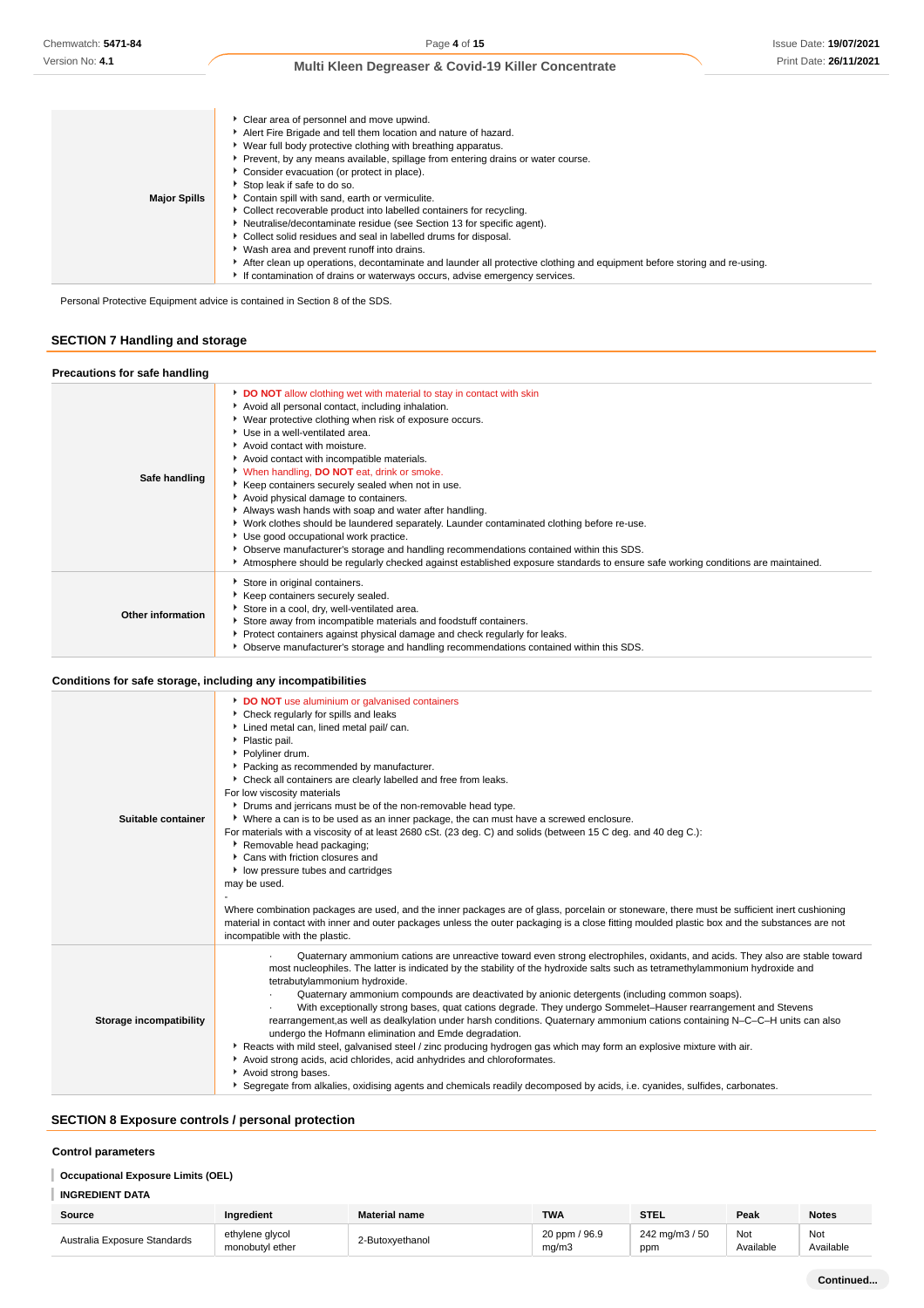Version No: **4.1**

# **Multi Kleen Degreaser & Covid-19 Killer Concentrate**

| Source                              | Ingredient<br><b>Material name</b>    |                                     | <b>TWA</b>                        | <b>STEL</b>            | Peak              | <b>Notes</b>     |                  |
|-------------------------------------|---------------------------------------|-------------------------------------|-----------------------------------|------------------------|-------------------|------------------|------------------|
| Australia Exposure Standards        | propylene glycol                      | particulates)                       | Propane-1,2-diol total: (vapour & | 150 ppm / 474<br>mg/m3 | Not Available     | Not<br>Available | Not<br>Available |
| Australia Exposure Standards        | propylene glycol                      | Propane-1,2-diol: particulates only |                                   | 10 mg/m3               | Not Available     | Not<br>Available | Not<br>Available |
| <b>Emergency Limits</b>             |                                       |                                     |                                   |                        |                   |                  |                  |
| Ingredient                          | TEEL-1                                |                                     | TEEL-2                            |                        | TEEL-3            |                  |                  |
| benzalkonium chloride               | $0.91$ mg/m $3$                       |                                     |                                   |                        | 60 mg/m3          |                  |                  |
| ethylene glycol monobutyl ether     | 60 ppm                                |                                     | 120 ppm                           |                        | 700 ppm           |                  |                  |
| didecyldimethylammonium<br>chloride | $0.82$ mg/m $3$                       |                                     | $9$ mg/m $3$                      |                        | $17 \text{ mg/m}$ |                  |                  |
| sodium metasilicate, anhydrous      | 3.8 mg/m3                             |                                     | 42 mg/m3                          |                        | 250 mg/m3         |                  |                  |
| propylene glycol                    | 30 mg/m3                              |                                     | 1,300 mg/m3                       |                        | 7,900 mg/m3       |                  |                  |
| dodecylbenzenesulfonic acid         | $2 \text{ mg/m}$<br>$21 \text{ mg/m}$ |                                     |                                   | 130 mg/m3              |                   |                  |                  |
| Ingredient                          | <b>Original IDLH</b>                  |                                     |                                   | <b>Revised IDLH</b>    |                   |                  |                  |
| benzalkonium chloride               | Not Available                         |                                     |                                   | Not Available          |                   |                  |                  |
| ethylene glycol monobutyl ether     | 700 ppm                               |                                     | Not Available                     |                        |                   |                  |                  |
| didecyldimethylammonium<br>chloride | Not Available                         |                                     | Not Available                     |                        |                   |                  |                  |
| sodium metasilicate, anhydrous      | Not Available                         |                                     | Not Available                     |                        |                   |                  |                  |
| propylene glycol                    | Not Available                         |                                     | Not Available                     |                        |                   |                  |                  |
| dodecylbenzenesulfonic acid         | Not Available                         |                                     |                                   | Not Available          |                   |                  |                  |

| <b>Occupational Exposure Banding</b> |                                                                                                                                                                                                                                                                                          |                                         |  |  |
|--------------------------------------|------------------------------------------------------------------------------------------------------------------------------------------------------------------------------------------------------------------------------------------------------------------------------------------|-----------------------------------------|--|--|
| Ingredient                           | <b>Occupational Exposure Band Rating</b>                                                                                                                                                                                                                                                 | <b>Occupational Exposure Band Limit</b> |  |  |
| benzalkonium chloride                |                                                                                                                                                                                                                                                                                          | $\leq$ 0.01 mg/m <sup>3</sup>           |  |  |
| didecyldimethylammonium<br>chloride  | Е                                                                                                                                                                                                                                                                                        | $\leq$ 0.01 mg/m <sup>3</sup>           |  |  |
| sodium metasilicate, anhydrous       | E                                                                                                                                                                                                                                                                                        | $\leq$ 0.01 mg/m <sup>3</sup>           |  |  |
| dodecylbenzenesulfonic acid          | Е                                                                                                                                                                                                                                                                                        | $\leq 0.1$ ppm                          |  |  |
| Notes:                               | Occupational exposure banding is a process of assigning chemicals into specific categories or bands based on a chemical's potency and the<br>adverse health outcomes associated with exposure. The output of this process is an occupational exposure band (OEB), which corresponds to a |                                         |  |  |

range of exposure concentrations that are expected to protect worker health.

## **Exposure controls**

|                                     | Engineering controls are used to remove a hazard or place a barrier between the worker and the hazard. Well-designed engineering controls can<br>be highly effective in protecting workers and will typically be independent of worker interactions to provide this high level of protection.<br>The basic types of engineering controls are:<br>Process controls which involve changing the way a job activity or process is done to reduce the risk.<br>Enclosure and/or isolation of emission source which keeps a selected hazard "physically" away from the worker and ventilation that strategically<br>"adds" and "removes" air in the work environment. Ventilation can remove or dilute an air contaminant if designed properly. The design of a<br>ventilation system must match the particular process and chemical or contaminant in use.<br>Employers may need to use multiple types of controls to prevent employee overexposure.<br>Local exhaust ventilation usually required. If risk of overexposure exists, wear approved respirator. Correct fit is essential to obtain adequate<br>protection. Supplied-air type respirator may be required in special circumstances. Correct fit is essential to ensure adequate protection.<br>An approved self contained breathing apparatus (SCBA) may be required in some situations.<br>Provide adequate ventilation in warehouse or closed storage area. Air contaminants generated in the workplace possess varying "escape"<br>velocities which, in turn, determine the "capture velocities" of fresh circulating air required to effectively remove the contaminant. |                                     |                                     |
|-------------------------------------|-------------------------------------------------------------------------------------------------------------------------------------------------------------------------------------------------------------------------------------------------------------------------------------------------------------------------------------------------------------------------------------------------------------------------------------------------------------------------------------------------------------------------------------------------------------------------------------------------------------------------------------------------------------------------------------------------------------------------------------------------------------------------------------------------------------------------------------------------------------------------------------------------------------------------------------------------------------------------------------------------------------------------------------------------------------------------------------------------------------------------------------------------------------------------------------------------------------------------------------------------------------------------------------------------------------------------------------------------------------------------------------------------------------------------------------------------------------------------------------------------------------------------------------------------------------------------------------------------------------------------------------|-------------------------------------|-------------------------------------|
|                                     | Type of Contaminant:                                                                                                                                                                                                                                                                                                                                                                                                                                                                                                                                                                                                                                                                                                                                                                                                                                                                                                                                                                                                                                                                                                                                                                                                                                                                                                                                                                                                                                                                                                                                                                                                                |                                     | Air Speed:                          |
|                                     | solvent, vapours, degreasing etc., evaporating from tank (in still air).                                                                                                                                                                                                                                                                                                                                                                                                                                                                                                                                                                                                                                                                                                                                                                                                                                                                                                                                                                                                                                                                                                                                                                                                                                                                                                                                                                                                                                                                                                                                                            | $0.25 - 0.5$ m/s<br>(50-100 f/min.) |                                     |
| Appropriate engineering<br>controls | aerosols, fumes from pouring operations, intermittent container filling, low speed conveyer transfers, welding, spray<br>drift, plating acid fumes, pickling (released at low velocity into zone of active generation)                                                                                                                                                                                                                                                                                                                                                                                                                                                                                                                                                                                                                                                                                                                                                                                                                                                                                                                                                                                                                                                                                                                                                                                                                                                                                                                                                                                                              |                                     | 0.5-1 m/s (100-200<br>$f/min.$ )    |
|                                     | direct spray, spray painting in shallow booths, drum filling, conveyer loading, crusher dusts, gas discharge (active<br>generation into zone of rapid air motion)                                                                                                                                                                                                                                                                                                                                                                                                                                                                                                                                                                                                                                                                                                                                                                                                                                                                                                                                                                                                                                                                                                                                                                                                                                                                                                                                                                                                                                                                   |                                     | 1-2.5 m/s (200-500<br>f/min.)       |
|                                     | grinding, abrasive blasting, tumbling, high speed wheel generated dusts (released at high initial velocity into zone of<br>very high rapid air motion).                                                                                                                                                                                                                                                                                                                                                                                                                                                                                                                                                                                                                                                                                                                                                                                                                                                                                                                                                                                                                                                                                                                                                                                                                                                                                                                                                                                                                                                                             |                                     | $2.5 - 10$ m/s<br>(500-2000 f/min.) |
|                                     | Within each range the appropriate value depends on:                                                                                                                                                                                                                                                                                                                                                                                                                                                                                                                                                                                                                                                                                                                                                                                                                                                                                                                                                                                                                                                                                                                                                                                                                                                                                                                                                                                                                                                                                                                                                                                 |                                     |                                     |
|                                     | Lower end of the range                                                                                                                                                                                                                                                                                                                                                                                                                                                                                                                                                                                                                                                                                                                                                                                                                                                                                                                                                                                                                                                                                                                                                                                                                                                                                                                                                                                                                                                                                                                                                                                                              | Upper end of the range              |                                     |
|                                     | 1: Room air currents minimal or favourable to capture                                                                                                                                                                                                                                                                                                                                                                                                                                                                                                                                                                                                                                                                                                                                                                                                                                                                                                                                                                                                                                                                                                                                                                                                                                                                                                                                                                                                                                                                                                                                                                               | 1: Disturbing room air currents     |                                     |
|                                     | 2: Contaminants of low toxicity or of nuisance value only.                                                                                                                                                                                                                                                                                                                                                                                                                                                                                                                                                                                                                                                                                                                                                                                                                                                                                                                                                                                                                                                                                                                                                                                                                                                                                                                                                                                                                                                                                                                                                                          | 2: Contaminants of high toxicity    |                                     |
|                                     | 3: Intermittent, low production.                                                                                                                                                                                                                                                                                                                                                                                                                                                                                                                                                                                                                                                                                                                                                                                                                                                                                                                                                                                                                                                                                                                                                                                                                                                                                                                                                                                                                                                                                                                                                                                                    | 3: High production, heavy use       |                                     |
|                                     | 4: Large hood or large air mass in motion                                                                                                                                                                                                                                                                                                                                                                                                                                                                                                                                                                                                                                                                                                                                                                                                                                                                                                                                                                                                                                                                                                                                                                                                                                                                                                                                                                                                                                                                                                                                                                                           | 4: Small hood-local control only    |                                     |
|                                     | Simple theory shows that air velocity falls rapidly with distance away from the opening of a simple extraction pipe. Velocity generally decreases<br>with the square of distance from the extraction point (in simple cases). Therefore the air speed at the extraction point should be adjusted,<br>accordingly, after reference to distance from the contaminating source. The air velocity at the extraction fan, for example, should be a minimum of<br>1-2 m/s (200-400 f/min) for extraction of solvents generated in a tank 2 meters distant from the extraction point. Other mechanical considerations,                                                                                                                                                                                                                                                                                                                                                                                                                                                                                                                                                                                                                                                                                                                                                                                                                                                                                                                                                                                                                     |                                     |                                     |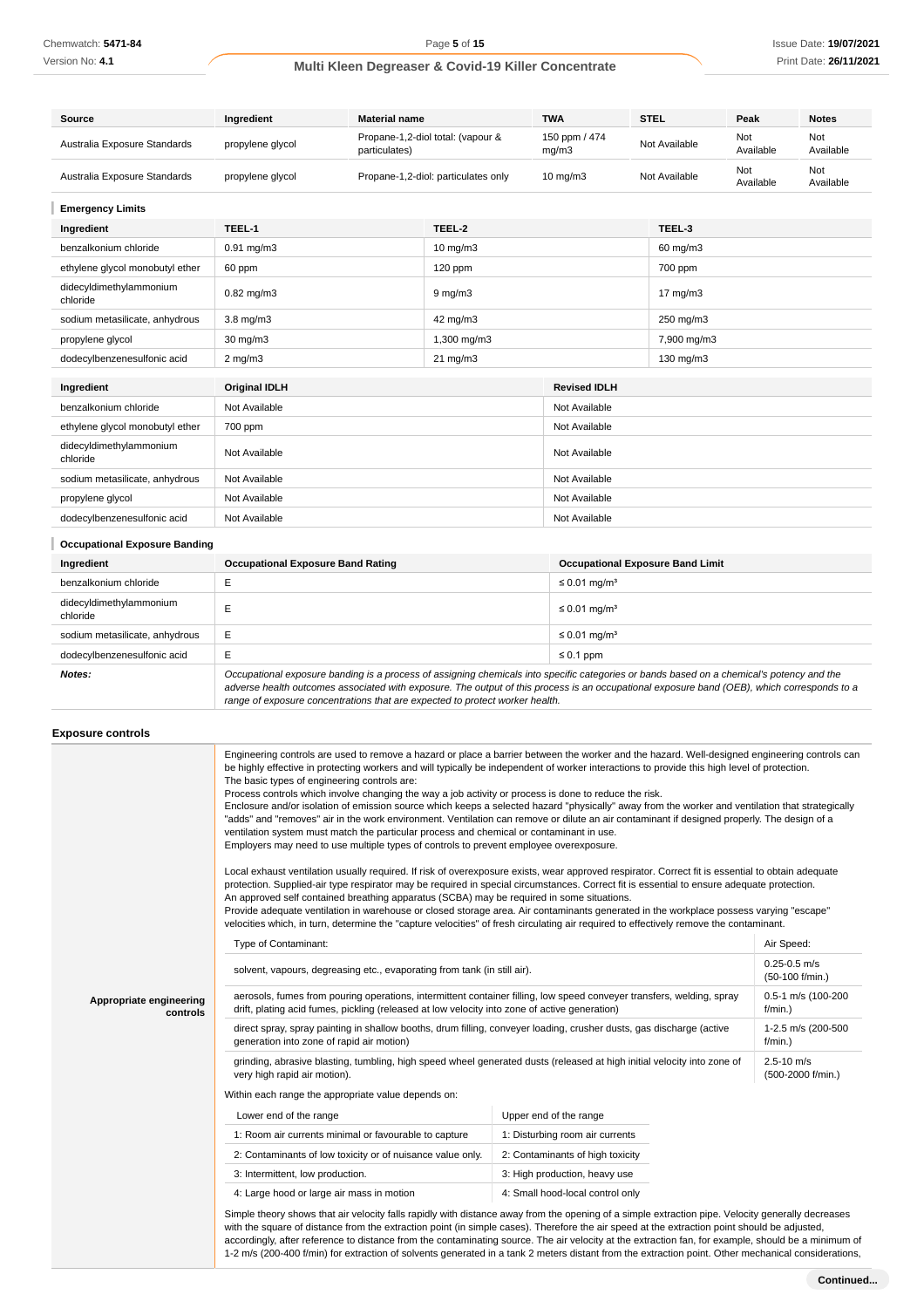|                            | producing performance deficits within the extraction apparatus, make it essential that theoretical air velocities are multiplied by factors of 10 or<br>more when extraction systems are installed or used.                                                                                                                                                                                                                                                                                                                                                                                                                                                                                                                                                                                                                                                                                                                                                                                                                                                                                                                                                                                                                                                                                                                                                                                                                                                                                                                                                                                                                                                                                                                                                                                                                                                                                                                                                                                                                                                                                                                                                                                                                                                                                                                                                                                                                                                                                                                                                                                                                                                                                                                                                                                                                                                                                                                                                                                                                                                                                                                                                                                                                                                                                                                                                                                                                                                                                                                                                                                                                                                                                                                                                                                                                                                                                                                                                                                                                                                                                                         |
|----------------------------|---------------------------------------------------------------------------------------------------------------------------------------------------------------------------------------------------------------------------------------------------------------------------------------------------------------------------------------------------------------------------------------------------------------------------------------------------------------------------------------------------------------------------------------------------------------------------------------------------------------------------------------------------------------------------------------------------------------------------------------------------------------------------------------------------------------------------------------------------------------------------------------------------------------------------------------------------------------------------------------------------------------------------------------------------------------------------------------------------------------------------------------------------------------------------------------------------------------------------------------------------------------------------------------------------------------------------------------------------------------------------------------------------------------------------------------------------------------------------------------------------------------------------------------------------------------------------------------------------------------------------------------------------------------------------------------------------------------------------------------------------------------------------------------------------------------------------------------------------------------------------------------------------------------------------------------------------------------------------------------------------------------------------------------------------------------------------------------------------------------------------------------------------------------------------------------------------------------------------------------------------------------------------------------------------------------------------------------------------------------------------------------------------------------------------------------------------------------------------------------------------------------------------------------------------------------------------------------------------------------------------------------------------------------------------------------------------------------------------------------------------------------------------------------------------------------------------------------------------------------------------------------------------------------------------------------------------------------------------------------------------------------------------------------------------------------------------------------------------------------------------------------------------------------------------------------------------------------------------------------------------------------------------------------------------------------------------------------------------------------------------------------------------------------------------------------------------------------------------------------------------------------------------------------------------------------------------------------------------------------------------------------------------------------------------------------------------------------------------------------------------------------------------------------------------------------------------------------------------------------------------------------------------------------------------------------------------------------------------------------------------------------------------------------------------------------------------------------------------------------------|
| <b>Personal protection</b> |                                                                                                                                                                                                                                                                                                                                                                                                                                                                                                                                                                                                                                                                                                                                                                                                                                                                                                                                                                                                                                                                                                                                                                                                                                                                                                                                                                                                                                                                                                                                                                                                                                                                                                                                                                                                                                                                                                                                                                                                                                                                                                                                                                                                                                                                                                                                                                                                                                                                                                                                                                                                                                                                                                                                                                                                                                                                                                                                                                                                                                                                                                                                                                                                                                                                                                                                                                                                                                                                                                                                                                                                                                                                                                                                                                                                                                                                                                                                                                                                                                                                                                                     |
| Eye and face protection    | Chemical goggles.<br>Full face shield may be required for supplementary but never for primary protection of eyes.<br>Contact lenses may pose a special hazard; soft contact lenses may absorb and concentrate irritants. A written policy document, describing<br>the wearing of lenses or restrictions on use, should be created for each workplace or task. This should include a review of lens absorption<br>and adsorption for the class of chemicals in use and an account of injury experience. Medical and first-aid personnel should be trained in<br>their removal and suitable equipment should be readily available. In the event of chemical exposure, begin eye irrigation immediately and<br>remove contact lens as soon as practicable. Lens should be removed at the first signs of eye redness or irritation - lens should be removed in<br>a clean environment only after workers have washed hands thoroughly. [CDC NIOSH Current Intelligence Bulletin 59], [AS/NZS 1336 or<br>national equivalent]                                                                                                                                                                                                                                                                                                                                                                                                                                                                                                                                                                                                                                                                                                                                                                                                                                                                                                                                                                                                                                                                                                                                                                                                                                                                                                                                                                                                                                                                                                                                                                                                                                                                                                                                                                                                                                                                                                                                                                                                                                                                                                                                                                                                                                                                                                                                                                                                                                                                                                                                                                                                                                                                                                                                                                                                                                                                                                                                                                                                                                                                                            |
| <b>Skin protection</b>     | See Hand protection below                                                                                                                                                                                                                                                                                                                                                                                                                                                                                                                                                                                                                                                                                                                                                                                                                                                                                                                                                                                                                                                                                                                                                                                                                                                                                                                                                                                                                                                                                                                                                                                                                                                                                                                                                                                                                                                                                                                                                                                                                                                                                                                                                                                                                                                                                                                                                                                                                                                                                                                                                                                                                                                                                                                                                                                                                                                                                                                                                                                                                                                                                                                                                                                                                                                                                                                                                                                                                                                                                                                                                                                                                                                                                                                                                                                                                                                                                                                                                                                                                                                                                           |
| Hands/feet protection      | ▶ Wear chemical protective gloves, e.g. PVC.<br>▶ Wear safety footwear or safety gumboots, e.g. Rubber<br>▶ When handling corrosive liquids, wear trousers or overalls outside of boots, to avoid spills entering boots.<br><b>NOTE:</b><br>The material may produce skin sensitisation in predisposed individuals. Care must be taken, when removing gloves and other protective<br>equipment, to avoid all possible skin contact.<br>▶ Contaminated leather items, such as shoes, belts and watch-bands should be removed and destroyed.<br>The selection of suitable gloves does not only depend on the material, but also on further marks of quality which vary from manufacturer to<br>manufacturer. Where the chemical is a preparation of several substances, the resistance of the glove material can not be calculated in advance<br>and has therefore to be checked prior to the application.<br>The exact break through time for substances has to be obtained from the manufacturer of the protective gloves and has to be observed when<br>making a final choice.<br>Personal hygiene is a key element of effective hand care. Gloves must only be worn on clean hands. After using gloves, hands should be<br>washed and dried thoroughly. Application of a non-perfumed moisturiser is recommended.<br>Suitability and durability of glove type is dependent on usage. Important factors in the selection of gloves include:<br>frequency and duration of contact,<br>chemical resistance of glove material,<br>glove thickness and<br>٠<br>dexterity<br>Select gloves tested to a relevant standard (e.g. Europe EN 374, US F739, AS/NZS 2161.1 or national equivalent).<br>When prolonged or frequently repeated contact may occur, a glove with a protection class of 5 or higher (breakthrough time greater than<br>240 minutes according to EN 374, AS/NZS 2161.10.1 or national equivalent) is recommended.<br>When only brief contact is expected, a glove with a protection class of 3 or higher (breakthrough time greater than 60 minutes according to<br>EN 374, AS/NZS 2161.10.1 or national equivalent) is recommended.<br>Some glove polymer types are less affected by movement and this should be taken into account when considering gloves for long-term<br>$\blacksquare$<br>use.<br>Contaminated gloves should be replaced.<br>As defined in ASTM F-739-96 in any application, gloves are rated as:<br>Excellent when breakthrough time > 480 min<br>Good when breakthrough time > 20 min<br>Fair when breakthrough time < 20 min<br>Poor when glove material degrades<br>For general applications, gloves with a thickness typically greater than 0.35 mm, are recommended.<br>It should be emphasised that glove thickness is not necessarily a good predictor of glove resistance to a specific chemical, as the permeation<br>efficiency of the glove will be dependent on the exact composition of the glove material. Therefore, glove selection should also be based on<br>consideration of the task requirements and knowledge of breakthrough times.<br>Glove thickness may also vary depending on the glove manufacturer, the glove type and the glove model. Therefore, the manufacturers'<br>technical data should always be taken into account to ensure selection of the most appropriate glove for the task.<br>Note: Depending on the activity being conducted, gloves of varying thickness may be required for specific tasks. For example:<br>Thinner gloves (down to 0.1 mm or less) may be required where a high degree of manual dexterity is needed. However, these gloves are<br>only likely to give short duration protection and would normally be just for single use applications, then disposed of.<br>Thicker gloves (up to 3 mm or more) may be required where there is a mechanical (as well as a chemical) risk i.e. where there is abrasion<br>or puncture potential<br>Gloves must only be worn on clean hands. After using gloves, hands should be washed and dried thoroughly. Application of a non-perfumed<br>moisturiser is recommended. |
| <b>Body protection</b>     | See Other protection below                                                                                                                                                                                                                                                                                                                                                                                                                                                                                                                                                                                                                                                                                                                                                                                                                                                                                                                                                                                                                                                                                                                                                                                                                                                                                                                                                                                                                                                                                                                                                                                                                                                                                                                                                                                                                                                                                                                                                                                                                                                                                                                                                                                                                                                                                                                                                                                                                                                                                                                                                                                                                                                                                                                                                                                                                                                                                                                                                                                                                                                                                                                                                                                                                                                                                                                                                                                                                                                                                                                                                                                                                                                                                                                                                                                                                                                                                                                                                                                                                                                                                          |
| Other protection           | • Overalls.<br>PVC Apron.<br>▶ PVC protective suit may be required if exposure severe.<br>▶ Eyewash unit.<br>Ensure there is ready access to a safety shower.                                                                                                                                                                                                                                                                                                                                                                                                                                                                                                                                                                                                                                                                                                                                                                                                                                                                                                                                                                                                                                                                                                                                                                                                                                                                                                                                                                                                                                                                                                                                                                                                                                                                                                                                                                                                                                                                                                                                                                                                                                                                                                                                                                                                                                                                                                                                                                                                                                                                                                                                                                                                                                                                                                                                                                                                                                                                                                                                                                                                                                                                                                                                                                                                                                                                                                                                                                                                                                                                                                                                                                                                                                                                                                                                                                                                                                                                                                                                                       |

# **Recommended material(s)**

#### ī **GLOVE SELECTION INDEX**

Glove selection is based on a modified presentation of the:

 **"Forsberg Clothing Performance Index".**

 The effect(s) of the following substance(s) are taken into account in the **computergenerated** selection:

Multi Kleen Degreaser & Covid-19 Killer Concentrate

| Material          | CPI |
|-------------------|-----|
| <b>BUTYL</b>      | C   |
| NAT+NEOPR+NITRILE | C   |
| NATURAL RUBBER    | C   |

## **Respiratory protection**

Type ABK-P Filter of sufficient capacity. (AS/NZS 1716 & 1715, EN 143:2000 & 149:2001, ANSI Z88 or national equivalent)

Where the concentration of gas/particulates in the breathing zone, approaches or exceeds the "Exposure Standard" (or ES), respiratory protection is required. Degree of protection varies with both face-piece and Class of filter; the nature of protection varies with Type of filter.

| <b>Required Minimum</b>  | <b>Half-Face</b> | <b>Full-Face</b> | <b>Powered Air</b>                       |
|--------------------------|------------------|------------------|------------------------------------------|
| <b>Protection Factor</b> | Respirator       | Respirator       | Respirator                               |
| up to $10 \times ES$     | ABK-AUS P2       | ٠                | ABK-PAPR-AUS /<br>Class 1 P <sub>2</sub> |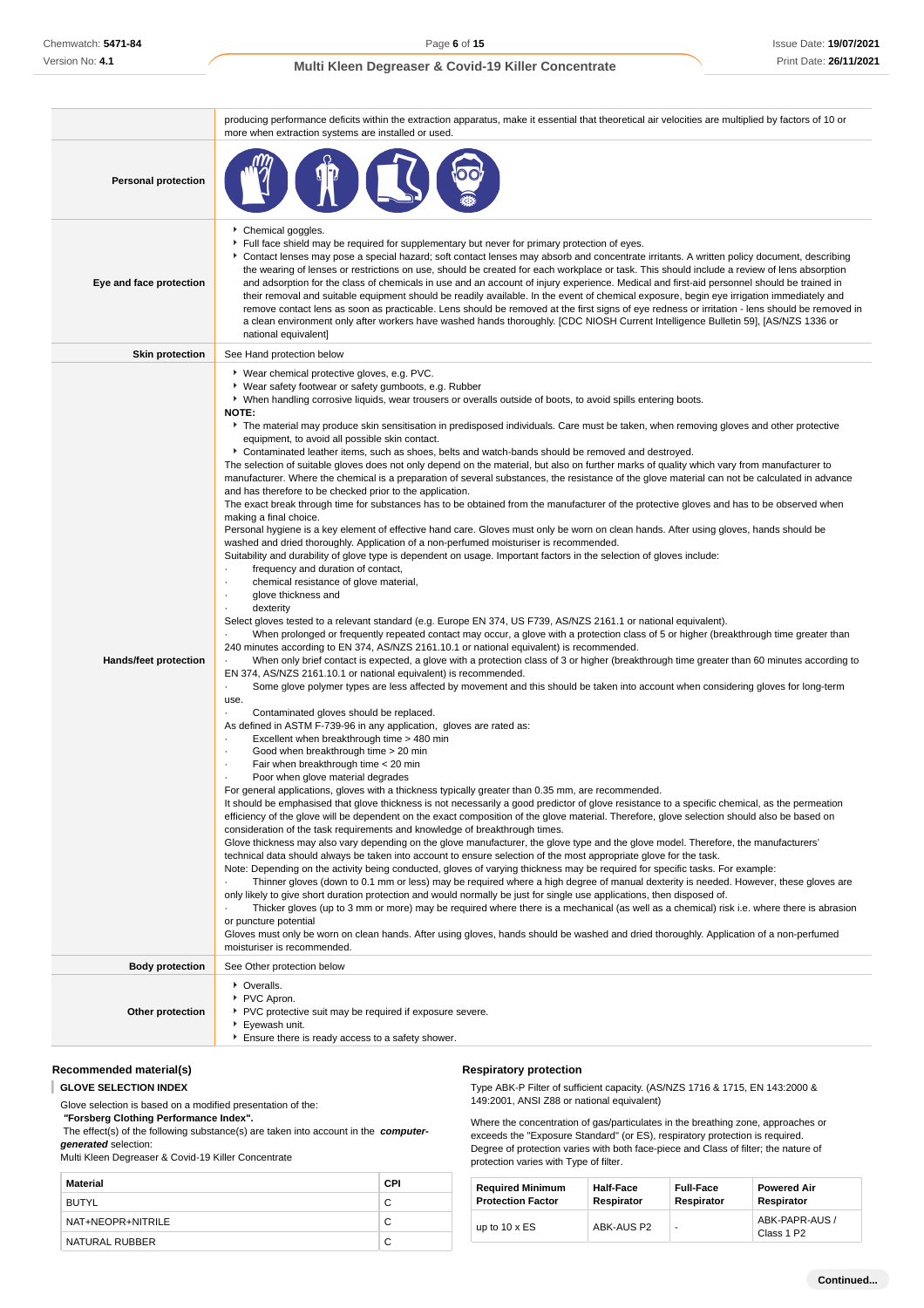| NATURAL+NEOPRENE  | C |
|-------------------|---|
| <b>NEOPRENE</b>   | C |
| NEOPRENE/NATURAL  | C |
| <b>NITRILE</b>    | C |
| NITRILE+PVC       | C |
| PE                | C |
| PE/EVAL/PE        | C |
| <b>PVA</b>        | C |
| <b>PVC</b>        | C |
| SARANEX-23        | C |
| SARANEX-23 2-PLY  | C |
| <b>TEFLON</b>     | C |
| <b>VITON</b>      | C |
| VITON/CHLOROBUTYL | C |

\* CPI - Chemwatch Performance Index

A: Best Selection

B: Satisfactory; may degrade after 4 hours continuous immersion

C: Poor to Dangerous Choice for other than short term immersion

**NOTE**: As a series of factors will influence the actual performance of the glove, a final selection must be based on detailed observation -

\* Where the glove is to be used on a short term, casual or infrequent basis, factors such as "feel" or convenience (e.g. disposability), may dictate a choice of gloves which might otherwise be unsuitable following long-term or frequent use. A qualified practitioner should be consulted.

#### **SECTION 9 Physical and chemical properties**

#### **Information on basic physical and chemical properties**

up to  $50 \times ES$ ABK-AUS / Class 1 P2 up to 100 x ES  $\begin{array}{|c|c|c|c|c|c|}\n\hline\n& & & \text{ABK-2 P2} & \text{ABK-PAPR-2 P2} \end{array}$ 

#### ^ - Full-face

A(All classes) = Organic vapours, B AUS or B1 = Acid gasses, B2 = Acid gas or hydrogen cyanide(HCN), B3 = Acid gas or hydrogen cyanide(HCN), E = Sulfur dioxide(SO2), G = Agricultural chemicals, K = Ammonia(NH3), Hg = Mercury, NO = Oxides of nitrogen,  $MB =$  Methyl bromide,  $AX =$  Low boiling point organic compounds(below 65 degC)

- Cartridge respirators should never be used for emergency ingress or in areas of unknown vapour concentrations or oxygen content.
- The wearer must be warned to leave the contaminated area immediately on detecting any odours through the respirator. The odour may indicate that the mask is not functioning properly, that the vapour concentration is too high, or that the mask is not properly fitted. Because of these limitations, only restricted use of cartridge respirators is considered appropriate.
- Cartridge performance is affected by humidity. Cartridges should be changed after 2 hr of continuous use unless it is determined that the humidity is less than 75%, in which case, cartridges can be used for 4 hr. Used cartridges should be discarded daily, regardless of the length of time used

76ak-p()

| Appearance                                      | Green liquid with Eucalyptus odour; mixes with water. |                                            |                |
|-------------------------------------------------|-------------------------------------------------------|--------------------------------------------|----------------|
|                                                 |                                                       |                                            |                |
| <b>Physical state</b>                           | Liquid                                                | Relative density (Water = 1)               | Not Available  |
| Odour                                           | Not Available                                         | Partition coefficient n-octanol<br>/ water | Not Available  |
| <b>Odour threshold</b>                          | Not Available                                         | Auto-ignition temperature (°C)             | Not Applicable |
| pH (as supplied)                                | Not Available                                         | <b>Decomposition temperature</b>           | Not Available  |
| Melting point / freezing point<br>(°C)          | Not Available                                         | Viscosity (cSt)                            | Not Available  |
| Initial boiling point and boiling<br>range (°C) | Not Available                                         | Molecular weight (g/mol)                   | Not Applicable |
| Flash point (°C)                                | Not Applicable                                        | <b>Taste</b>                               | Not Available  |
| <b>Evaporation rate</b>                         | Not Available                                         | <b>Explosive properties</b>                | Not Available  |
| Flammability                                    | Not Applicable                                        | <b>Oxidising properties</b>                | Not Available  |
| Upper Explosive Limit (%)                       | Not Applicable                                        | Surface Tension (dyn/cm or<br>$mN/m$ )     | Not Available  |
| Lower Explosive Limit (%)                       | Not Applicable                                        | <b>Volatile Component (%vol)</b>           | Not Available  |
| Vapour pressure (kPa)                           | Not Available                                         | Gas group                                  | Not Available  |
| Solubility in water                             | Miscible                                              | pH as a solution (%)                       | Not Available  |
| Vapour density (Air = 1)                        | Not Available                                         | VOC g/L                                    | Not Available  |

#### **SECTION 10 Stability and reactivity**

| Reactivity                                 | See section 7                                 |
|--------------------------------------------|-----------------------------------------------|
| <b>Chemical stability</b>                  | Contact with alkaline material liberates heat |
| Possibility of hazardous<br>reactions      | See section 7                                 |
| <b>Conditions to avoid</b>                 | See section 7                                 |
| Incompatible materials                     | See section 7                                 |
| <b>Hazardous decomposition</b><br>products | See section 5                                 |

## **SECTION 11 Toxicological information**

**Information on toxicological effects**

**Inhaled**

Ethylene glycol monobutyl ether can destroy the blood cells with long term exposure. It also causes eye, nose and throat discomfort. Higher doses can cause blood in the urine.

Inhalation of vapours or aerosols (mists, fumes), generated by the material during the course of normal handling, may be damaging to the health of the individual.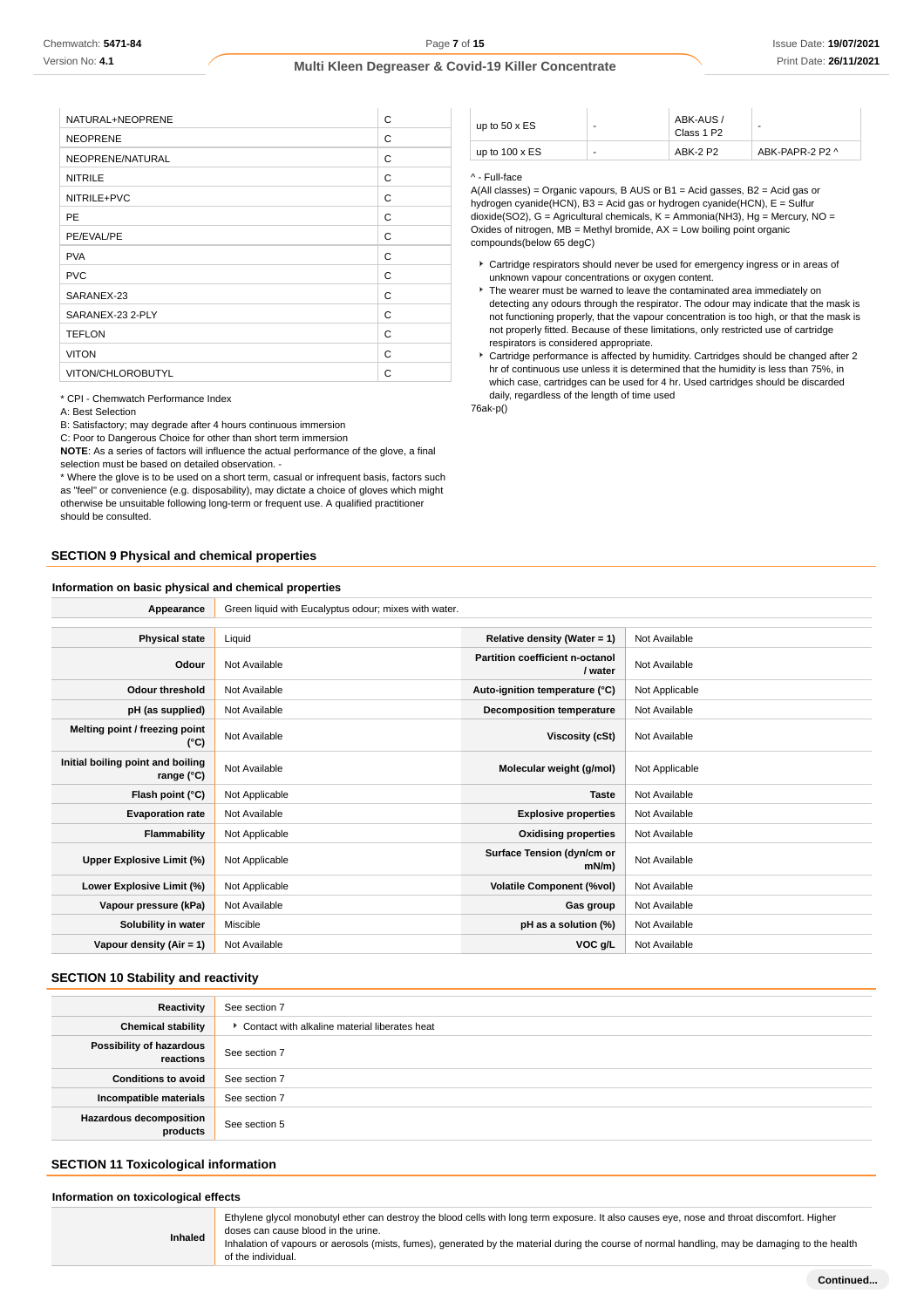| Ingestion                           | Accidental ingestion of the material may be harmful; animal experiments indicate that ingestion of less than 150 gram may be fatal or may<br>produce serious damage to the health of the individual.<br>The material can produce chemical burns within the oral cavity and gastrointestinal tract following ingestion.<br>Concentrated solutions of many cationics may cause corrosive damage to mucous membranes and the oesophagus. Nausea and vomiting<br>(sometimes bloody) may follow ingestion.<br>Severe acute exposure to ethylene glycol monobutyl ether, by ingestion, may cause kidney damage and blood in the urine, and is potentially<br>fatal.                                                                                                              |                                                                                                                                                                                                                                                                                                                                                                                                             |  |
|-------------------------------------|----------------------------------------------------------------------------------------------------------------------------------------------------------------------------------------------------------------------------------------------------------------------------------------------------------------------------------------------------------------------------------------------------------------------------------------------------------------------------------------------------------------------------------------------------------------------------------------------------------------------------------------------------------------------------------------------------------------------------------------------------------------------------|-------------------------------------------------------------------------------------------------------------------------------------------------------------------------------------------------------------------------------------------------------------------------------------------------------------------------------------------------------------------------------------------------------------|--|
| <b>Skin Contact</b>                 | The material can produce chemical burns following direct contact with the skin. Cationic surfactants cause skin irritation, and, in high<br>concentrations, caustic burns.<br>Open cuts, abraded or irritated skin should not be exposed to this material<br>Entry into the blood-stream, through, for example, cuts, abrasions or lesions, may produce systemic injury with harmful effects. Examine the skin<br>prior to the use of the material and ensure that any external damage is suitably protected.<br>Ethylene glycol monobutyl ether penetrates the skin easily and will cause more harm on skin contact than through inhalation.<br>Skin contact with the material may damage the health of the individual; systemic effects may result following absorption. |                                                                                                                                                                                                                                                                                                                                                                                                             |  |
| Eye                                 | The material can produce chemical burns to the eye following direct contact. Vapours or mists may be extremely irritating.<br>If applied to the eyes, this material causes severe eye damage.<br>Irritation of the eyes may produce a heavy secretion of tears (lachrymation).<br>Many cationic surfactants are very irritating to the eyes at low concentration. Concentrated solutions can cause severe burns with permanent<br>clouding.<br>Ethylene glycol monobutyl ether may cause pain, redness and damage to the eyes.                                                                                                                                                                                                                                             |                                                                                                                                                                                                                                                                                                                                                                                                             |  |
| Chronic                             | Prolonged or repeated skin contact may cause degreasing, followed by drying, cracking and skin inflammation.<br>Alkyl-substituted sulfonates are thought to induce genetic mutations in cells.                                                                                                                                                                                                                                                                                                                                                                                                                                                                                                                                                                             | Inhaling this product is more likely to cause a sensitisation reaction in some persons compared to the general population.<br>Skin contact with the material is more likely to cause a sensitisation reaction in some persons compared to the general population.<br>Substance accumulation, in the human body, may occur and may cause some concern following repeated or long-term occupational exposure. |  |
| Multi Kleen Degreaser &             | <b>TOXICITY</b>                                                                                                                                                                                                                                                                                                                                                                                                                                                                                                                                                                                                                                                                                                                                                            | <b>IRRITATION</b>                                                                                                                                                                                                                                                                                                                                                                                           |  |
| <b>Covid-19 Killer Concentrate</b>  | Not Available                                                                                                                                                                                                                                                                                                                                                                                                                                                                                                                                                                                                                                                                                                                                                              | Not Available                                                                                                                                                                                                                                                                                                                                                                                               |  |
|                                     |                                                                                                                                                                                                                                                                                                                                                                                                                                                                                                                                                                                                                                                                                                                                                                            |                                                                                                                                                                                                                                                                                                                                                                                                             |  |
|                                     | <b>TOXICITY</b><br>Dermal (rabbit) LD50: 1560 mg/kg <sup>[2]</sup>                                                                                                                                                                                                                                                                                                                                                                                                                                                                                                                                                                                                                                                                                                         | <b>IRRITATION</b><br>Eye (human): 0.05 mg SEVERE                                                                                                                                                                                                                                                                                                                                                            |  |
| benzalkonium chloride               | Oral(Rat) LD50; 240 mg/kg <sup>[2]</sup>                                                                                                                                                                                                                                                                                                                                                                                                                                                                                                                                                                                                                                                                                                                                   | Eye (rabbit): 1mg/24h SEVERE                                                                                                                                                                                                                                                                                                                                                                                |  |
|                                     |                                                                                                                                                                                                                                                                                                                                                                                                                                                                                                                                                                                                                                                                                                                                                                            | Skin (human): 0.15 mg/72h mild                                                                                                                                                                                                                                                                                                                                                                              |  |
|                                     |                                                                                                                                                                                                                                                                                                                                                                                                                                                                                                                                                                                                                                                                                                                                                                            |                                                                                                                                                                                                                                                                                                                                                                                                             |  |
|                                     | <b>TOXICITY</b>                                                                                                                                                                                                                                                                                                                                                                                                                                                                                                                                                                                                                                                                                                                                                            | <b>IRRITATION</b>                                                                                                                                                                                                                                                                                                                                                                                           |  |
|                                     | dermal (guinea pig) LD50: 210 mg/kg <sup>[2]</sup>                                                                                                                                                                                                                                                                                                                                                                                                                                                                                                                                                                                                                                                                                                                         | Eye (rabbit): 100 mg SEVERE                                                                                                                                                                                                                                                                                                                                                                                 |  |
| ethylene glycol monobutyl           | Inhalation(Rat) LC50; 2.21 mg/l4h <sup>[2]</sup>                                                                                                                                                                                                                                                                                                                                                                                                                                                                                                                                                                                                                                                                                                                           | Eye (rabbit): 100 mg/24h-moderate                                                                                                                                                                                                                                                                                                                                                                           |  |
| ether                               | Oral(Rat) LD50; 300 mg/kg <sup>[2]</sup>                                                                                                                                                                                                                                                                                                                                                                                                                                                                                                                                                                                                                                                                                                                                   | Eye: adverse effect observed (irritating)[1]                                                                                                                                                                                                                                                                                                                                                                |  |
|                                     |                                                                                                                                                                                                                                                                                                                                                                                                                                                                                                                                                                                                                                                                                                                                                                            | Skin (rabbit): 500 mg, open; mild                                                                                                                                                                                                                                                                                                                                                                           |  |
|                                     |                                                                                                                                                                                                                                                                                                                                                                                                                                                                                                                                                                                                                                                                                                                                                                            | Skin: adverse effect observed (irritating)[1]<br>Skin: no adverse effect observed (not irritating)[1]                                                                                                                                                                                                                                                                                                       |  |
|                                     |                                                                                                                                                                                                                                                                                                                                                                                                                                                                                                                                                                                                                                                                                                                                                                            |                                                                                                                                                                                                                                                                                                                                                                                                             |  |
|                                     | <b>TOXICITY</b>                                                                                                                                                                                                                                                                                                                                                                                                                                                                                                                                                                                                                                                                                                                                                            | <b>IRRITATION</b>                                                                                                                                                                                                                                                                                                                                                                                           |  |
| didecyldimethylammonium<br>chloride | dermal (rat) LD50: >1000 mg/kg $^{[1]}$                                                                                                                                                                                                                                                                                                                                                                                                                                                                                                                                                                                                                                                                                                                                    | Skin (rabbit): 500 mg SEVERE                                                                                                                                                                                                                                                                                                                                                                                |  |
|                                     | Oral(Rat) LD50; 84 mg/kg <sup>[2]</sup>                                                                                                                                                                                                                                                                                                                                                                                                                                                                                                                                                                                                                                                                                                                                    |                                                                                                                                                                                                                                                                                                                                                                                                             |  |
|                                     | <b>TOXICITY</b>                                                                                                                                                                                                                                                                                                                                                                                                                                                                                                                                                                                                                                                                                                                                                            | <b>IRRITATION</b>                                                                                                                                                                                                                                                                                                                                                                                           |  |
| sodium metasilicate,                | dermal (rat) LD50: >5000 mg/kg <sup>[1]</sup>                                                                                                                                                                                                                                                                                                                                                                                                                                                                                                                                                                                                                                                                                                                              | Skin (human): 250 mg/24h SEVERE                                                                                                                                                                                                                                                                                                                                                                             |  |
| anhydrous                           | Inhalation(Rat) LC50; $>2.06$ mg/l4h <sup>[1]</sup>                                                                                                                                                                                                                                                                                                                                                                                                                                                                                                                                                                                                                                                                                                                        | Skin (rabbit): 250 mg/24h SEVERE                                                                                                                                                                                                                                                                                                                                                                            |  |
|                                     | Oral(Rat) LD50; 1153 mg/kg <sup>[2]</sup>                                                                                                                                                                                                                                                                                                                                                                                                                                                                                                                                                                                                                                                                                                                                  |                                                                                                                                                                                                                                                                                                                                                                                                             |  |
|                                     |                                                                                                                                                                                                                                                                                                                                                                                                                                                                                                                                                                                                                                                                                                                                                                            |                                                                                                                                                                                                                                                                                                                                                                                                             |  |
|                                     | <b>TOXICITY</b>                                                                                                                                                                                                                                                                                                                                                                                                                                                                                                                                                                                                                                                                                                                                                            | <b>IRRITATION</b>                                                                                                                                                                                                                                                                                                                                                                                           |  |
|                                     | Dermal (rabbit) LD50: 11890 mg/kg <sup>[2]</sup>                                                                                                                                                                                                                                                                                                                                                                                                                                                                                                                                                                                                                                                                                                                           | Eye (rabbit): 100 mg - mild<br>Eye (rabbit): 500 mg/24h - mild                                                                                                                                                                                                                                                                                                                                              |  |
| propylene glycol                    | Inhalation(Rat) LC50; >44.9 mg/L4h <sup>[2]</sup><br>Oral(Rat) LD50; 20000 mg/kg <sup>[2]</sup>                                                                                                                                                                                                                                                                                                                                                                                                                                                                                                                                                                                                                                                                            | Eye: no adverse effect observed (not irritating)[1]                                                                                                                                                                                                                                                                                                                                                         |  |
|                                     |                                                                                                                                                                                                                                                                                                                                                                                                                                                                                                                                                                                                                                                                                                                                                                            | Skin(human):104 mg/3d Intermit Mod                                                                                                                                                                                                                                                                                                                                                                          |  |
|                                     |                                                                                                                                                                                                                                                                                                                                                                                                                                                                                                                                                                                                                                                                                                                                                                            | Skin(human):500 mg/7days mild                                                                                                                                                                                                                                                                                                                                                                               |  |
|                                     |                                                                                                                                                                                                                                                                                                                                                                                                                                                                                                                                                                                                                                                                                                                                                                            | Skin: no adverse effect observed (not irritating)[1]                                                                                                                                                                                                                                                                                                                                                        |  |
|                                     |                                                                                                                                                                                                                                                                                                                                                                                                                                                                                                                                                                                                                                                                                                                                                                            |                                                                                                                                                                                                                                                                                                                                                                                                             |  |
|                                     | <b>TOXICITY</b>                                                                                                                                                                                                                                                                                                                                                                                                                                                                                                                                                                                                                                                                                                                                                            | <b>IRRITATION</b>                                                                                                                                                                                                                                                                                                                                                                                           |  |
| dodecylbenzenesulfonic acid         | Dermal (rabbit) LD50: >212 mg/kg[1]                                                                                                                                                                                                                                                                                                                                                                                                                                                                                                                                                                                                                                                                                                                                        | Eye: adverse effect observed (irritating)[1]                                                                                                                                                                                                                                                                                                                                                                |  |
|                                     | Inhalation(Rat) LC50; 0.31 mg/L4h <sup>[1]</sup>                                                                                                                                                                                                                                                                                                                                                                                                                                                                                                                                                                                                                                                                                                                           | Skin: adverse effect observed (corrosive)[1]                                                                                                                                                                                                                                                                                                                                                                |  |
|                                     | Oral(Rat) LD50; 500-2000 mg/kg <sup>[2]</sup>                                                                                                                                                                                                                                                                                                                                                                                                                                                                                                                                                                                                                                                                                                                              | Skin: no adverse effect observed (not irritating)[1]                                                                                                                                                                                                                                                                                                                                                        |  |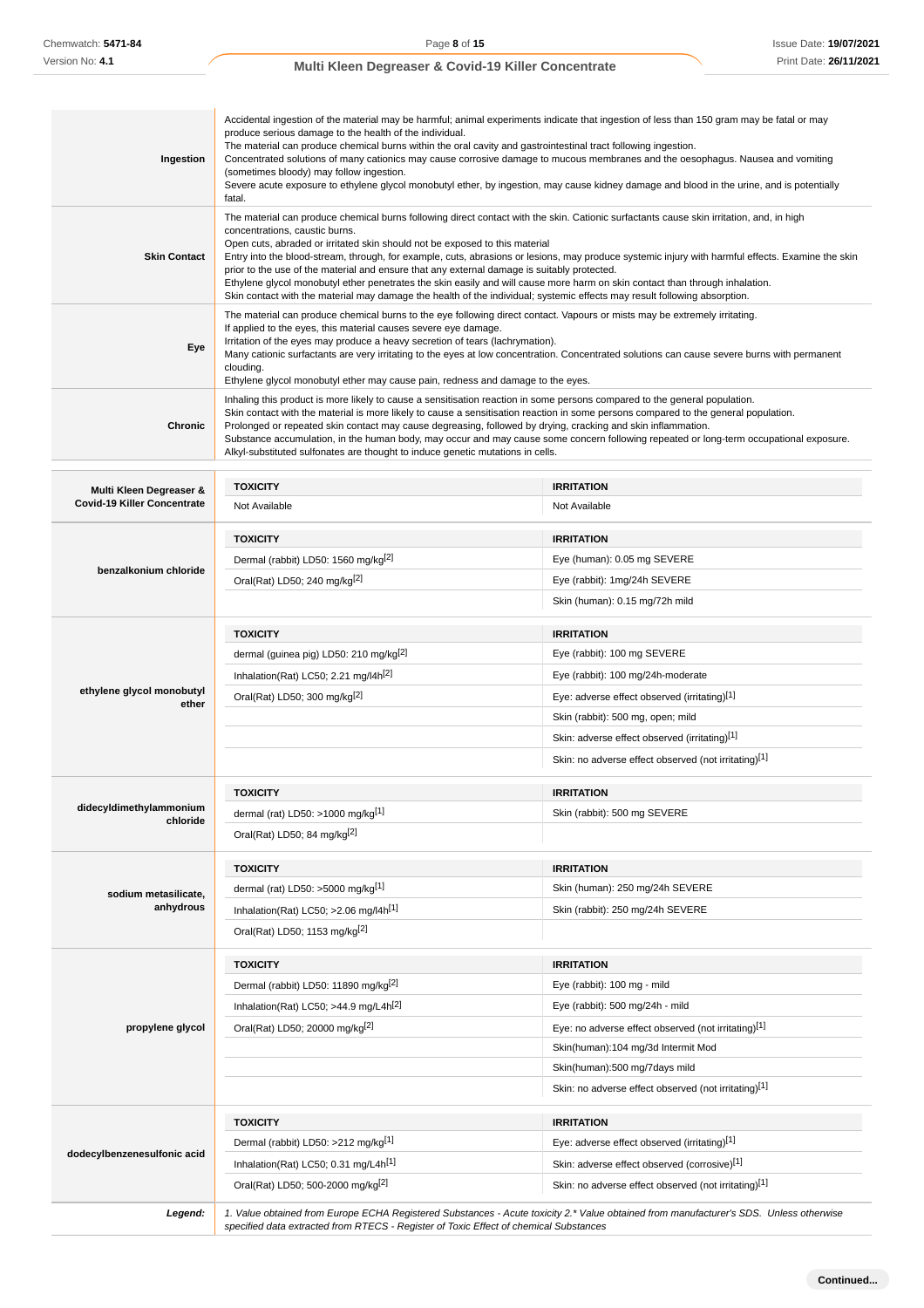| <b>BENZALKONIUM CHLORIDE</b>                     | The following information refers to contact allergens as a group and may not be specific to this product.<br>Contact allergies quickly manifest themselves as contact eczema, more rarely as urticaria or Quincke's oedema. The pathogenesis of contact<br>eczema involves a cell-mediated (T lymphocytes) immune reaction of the delayed type. Other allergic skin reactions, e.g. contact urticaria,<br>involve antibody-mediated immune reactions. The significance of the contact allergen is not simply determined by its sensitisation potential: the<br>distribution of the substance and the opportunities for contact with it are equally important. A weakly sensitising substance which is widely<br>distributed can be a more important allergen than one with stronger sensitising potential with which few individuals come into contact. From a<br>clinical point of view, substances are noteworthy if they produce an allergic test reaction in more than 1% of the persons tested.<br>Allergic reactions involving the respiratory tract are usually due to interactions between IgE antibodies and allergens and occur rapidly. Allergic<br>potential of the allergen and period of exposure often determine the severity of symptoms. Some people may be genetically more prone than<br>others, and exposure to other irritants may aggravate symptoms. Allergy causing activity is due to interactions with proteins.<br>Attention should be paid to atopic diathesis, characterised by increased susceptibility to nasal inflammation, asthma and eczema.<br>Exogenous allergic alveolitis is induced essentially by allergen specific immune-complexes of the IgG type; cell-mediated reactions (T<br>lymphocytes) may be involved. Such allergy is of the delayed type with onset up to four hours following exposure.<br>Alkyldimethylbenzylammonium chlorides are in the list of dangerous substances of council directive, classified as "harmful in contact with skin<br>and on ingestion", and "corrosive and very toxic to aquatic organisms". It can cause dose dependent skin and eye irritation with possible<br>deterioration of vision, possible sensitisation in those with pre-existing eczema. It does not cause cancer, genetic defect, foetal or<br>developmental abnormality.                                                                                                                                                                                                                                                                                                                                                                                                                                                                                                                                                                                                                                                                                                                                                                                                                                                                                                                                                                                                                                                                                                                                                                                                                                                                                                                                                                                                                                                                                                                                                                                                                                                                                                                                                                                                                                                                                                                                                                                                                                                                                                                                                                                                                                                                                                                                                                                                                                                                                                                                                                                                                                                                                                                                                                                                                                                                                                                                                                                                                                                                                                                                                                                                                                                                                                                                                                                                                                                                                                                                                                                                                                                                                                                                                                                                                                                                                                                                                                                                                                                                                                                                                                                                                                                                                                                                                                                                                                                                                                                                                                                                                                                                                                                                                                                                                                                                                                                                                                                                                                                                                                                                                                                                                                                                                                                                                                                                                                                                                                                                                                                                                                                                                                                                                                                                                                                                                                                                                                                                                                                                                                                                                                                                                                                                                                                                                                                                                                                                                                                                                      |
|--------------------------------------------------|-----------------------------------------------------------------------------------------------------------------------------------------------------------------------------------------------------------------------------------------------------------------------------------------------------------------------------------------------------------------------------------------------------------------------------------------------------------------------------------------------------------------------------------------------------------------------------------------------------------------------------------------------------------------------------------------------------------------------------------------------------------------------------------------------------------------------------------------------------------------------------------------------------------------------------------------------------------------------------------------------------------------------------------------------------------------------------------------------------------------------------------------------------------------------------------------------------------------------------------------------------------------------------------------------------------------------------------------------------------------------------------------------------------------------------------------------------------------------------------------------------------------------------------------------------------------------------------------------------------------------------------------------------------------------------------------------------------------------------------------------------------------------------------------------------------------------------------------------------------------------------------------------------------------------------------------------------------------------------------------------------------------------------------------------------------------------------------------------------------------------------------------------------------------------------------------------------------------------------------------------------------------------------------------------------------------------------------------------------------------------------------------------------------------------------------------------------------------------------------------------------------------------------------------------------------------------------------------------------------------------------------------------------------------------------------------------------------------------------------------------------------------------------------------------------------------------------------------------------------------------------------------------------------------------------------------------------------------------------------------------------------------------------------------------------------------------------------------------------------------------------------------------------------------------------------------------------------------------------------------------------------------------------------------------------------------------------------------------------------------------------------------------------------------------------------------------------------------------------------------------------------------------------------------------------------------------------------------------------------------------------------------------------------------------------------------------------------------------------------------------------------------------------------------------------------------------------------------------------------------------------------------------------------------------------------------------------------------------------------------------------------------------------------------------------------------------------------------------------------------------------------------------------------------------------------------------------------------------------------------------------------------------------------------------------------------------------------------------------------------------------------------------------------------------------------------------------------------------------------------------------------------------------------------------------------------------------------------------------------------------------------------------------------------------------------------------------------------------------------------------------------------------------------------------------------------------------------------------------------------------------------------------------------------------------------------------------------------------------------------------------------------------------------------------------------------------------------------------------------------------------------------------------------------------------------------------------------------------------------------------------------------------------------------------------------------------------------------------------------------------------------------------------------------------------------------------------------------------------------------------------------------------------------------------------------------------------------------------------------------------------------------------------------------------------------------------------------------------------------------------------------------------------------------------------------------------------------------------------------------------------------------------------------------------------------------------------------------------------------------------------------------------------------------------------------------------------------------------------------------------------------------------------------------------------------------------------------------------------------------------------------------------------------------------------------------------------------------------------------------------------------------------------------------------------------------------------------------------------------------------------------------------------------------------------------------------------------------------------------------------------------------------------------------------------------------------------------------------------------------------------------------------------------------------------------------------------------------------------------------------------------------------------------------------------------------------------------------------------------------------------------------------------------------------------------------------------------------------------------------------------------------------------------------------------------------------------------------------------------------------------------------------------------------------------------------------------------------------------------------------------------------------------------------------------------------------------------------------------------------------------------------------------------------------------------------------------------------------------------------------------------------------------------------------------------------------------------------------------------------------------------------------------------------------------------------------------------------------------------------------------------------------------------------------------------------------------------------------------------------------------------------------------------------------------------------------------------------------------------------------------------------------------------------------------------------------------------------------------------------------------------------------------------------------------------------------------------------------------------------------------------------------------------------------------------------------------------------------------------------------------------------------------------------------------------------------------------------------------------------------------------------------------------------------------------------------------------------------------------------------------------------------------------------------------------------------------------------------------------------------------|
| <b>ETHYLENE GLYCOL</b><br><b>MONOBUTYL ETHER</b> | NOTE: Changes in kidney, liver, spleen and lungs are observed in animals exposed to high concentrations of this substance by all routes. **<br>ASCC (NZ) SDS<br>The material may produce severe irritation to the eye causing pronounced inflammation. Repeated or prolonged exposure to irritants may<br>produce conjunctivitis.<br>For ethylene glycol monoalkyl ethers and their acetates (EGMAEs):<br>Typical members of this category are ethylene glycol propylene ether (EGPE), ethylene glycol butyl ether (EGBE) and ethylene glycol hexyl<br>ether (EGHE) and their acetates.<br>EGMAEs are substrates for alcohol dehydrogenase isozyme ADH-3, which catalyzes the conversion of their terminal alcohols to aldehydes<br>(which are transient metabolites). Further, rapid conversion of the aldehydes by aldehyde dehydrogenase produces alkoxyacetic acids, which<br>are the predominant urinary metabolites of mono substituted glycol ethers.<br>Acute Toxicity: Oral LD50 values in rats for all category members range from 739 (EGHE) to 3089 mg/kg bw (EGPE), with values increasing<br>with decreasing molecular weight. Four to six hour acute inhalation toxicity studies were conducted for these chemicals in rats at the highest<br>vapour concentrations practically achievable. Values range from LC0 > 85 ppm (508 mg/m3) for EGHE, LC50 > 400ppm (2620 mg/m3) for<br>EGBEA to LC50 > 2132 ppm (9061 mg/m3) for EGPE. No lethality was observed for any of these materials under these conditions. Dermal<br>LD50 values in rabbits range from 435 mg/kg bw (EGBE) to 1500 mg/kg bw (EGBEA). Overall these category members can be considered to<br>be of low to moderate acute toxicity. All category members cause reversible irritation to skin and eyes, with EGBEA less irritating and EGHE<br>more irritating than the other category members. EGPE and EGBE are not sensitisers in experimental animals or humans. Signs of acute<br>toxicity in rats, mice and rabbits are consistent with haemolysis (with the exception of EGHE) and non-specific CNS depression typical of<br>organic solvents in general. Alkoxyacetic acid metabolites, propoxyacetic acid (PAA) and butoxyacetic acid (BAA), are responsible for the red<br>blood cell hemolysis. Signs of toxicity in humans deliberately ingesting cleaning fluids containing 9-22% EGBE are similar to those of rats, with<br>the exception of haemolysis. Although decreased blood haemoglobin and/or haemoglobinuria were observed in some of the human cases, it is<br>not clear if this was due to haemolysis or haemodilution as a result of administration of large volumes of fluid. Red blood cells of humans are<br>many-fold more resistant to toxicity from EGPE and EGBE in vitro than those of rats.<br>Repeat dose toxicity: The fact that the NOAEL for repeated dose toxicity of EGBE is less than that of EGPE is consistent with red blood cells<br>being more sensitive to EGBE than EGPE. Blood from mice, rats, hamsters, rabbits and baboons were sensitive to the effects of BAA in<br>vitro and displayed similar responses, which included erythrocyte swelling (increased haematocrit and mean corpuscular hemoglobin), followed<br>by hemolysis. Blood from humans, pigs, dogs, cats, and guinea pigs was less sensitive to haemolysis by BAA in vitro.<br>Mutagenicity: In the absence and presence of metabolic activation, EGBE tested negative for mutagenicity in Ames tests conducted in S.<br>typhimurium strains TA97, TA98, TA100, TA1535 and TA1537 and EGHE tested negative in strains TA98, TA100, TA1535, TA1537 and<br>TA1538. In vitro cytogenicity and sister chromatid exchange assays with EGBE and EGHE in Chinese Hamster Ovary Cells with and without<br>metabolic activation and in vivo micronucleus tests with EGBE in rats and mice were negative, indicating that these glycol ethers are not<br>genotoxic.<br>Carcinogenicity: In a 2-year inhalation chronic toxicity and carcinogenicity study with EGBE in rats and mice a significant increase in the<br>incidence of liver haemangiosarcomas was seen in male mice and forestomach tumours in female mice. It was decided that based on the mode<br>of action data available, there was no significant hazard for human carcinogenicity<br>Reproductive and developmental toxicity. The results of reproductive and developmental toxicity studies indicate that the glycol ethers in this<br>category are not selectively toxic to the reproductive system or developing fetus, developmental toxicity is secondary to maternal toxicity. The<br>repeated dose toxicity studies in which reproductive organs were examined indicate that the members of this category are not associated with<br>toxicity to reproductive organs (including the testes).<br>Results of the developmental toxicity studies conducted via inhalation exposures during gestation periods on EGPE (rabbits -125, 250, 500 ppm<br>or 531, 1062, or 2125 mg/m3 and rats - 100, 200, 300, 400 ppm or 425, 850, 1275, or 1700 mg/m3), EGBE (rat and rabbit - 25, 50, 100, 200<br>ppm or 121, 241, 483, or 966 mg/m3), and EGHE (rat and rabbit - 20.8, 41.4, 79.2 ppm or 124, 248, or 474 mg/m3) indicate that the members<br>of the category are not teratogenic.<br>The NOAELs for developmental toxicity are greater than 500 ppm or 2125 mg/m3 (rabbit-EGPE), 100 ppm or 425 mg/m3 (rat-EGPE), 50 ppm<br>or 241 mg/m3 (rat EGBE) and 100 ppm or 483 mg/m3 (rabbit EGBE) and greater than 79.2 ppm or 474 mg/m3 (rat and rabbit-EGHE).<br>Animal testing showed that exposure to ethylene glycol monobutyl ether resulted in toxicity to both the mother and the embryo. Reproductive<br>effects were thought to be less than that of other monoalkyl ethers of ethylene glycol.<br>Chronic exposure may cause anaemia, with enlargement and fragility of red blood cells. It is thought that in animals butoxyethanol may cause<br>generalized clotting and bone infarction. In animals, 2-butoxyethanol also increased the rate of some cancers, including liver cancer.<br>For ethylene glycol:<br>Ethylene glycol is quickly and extensively absorbed throughout the gastrointestinal tract. Limited information suggests that it is also absorbed<br>through the airways; absorption through skin is apparently slow. Following absorption, it is distributed throughout the body. In humans, it is<br>initially metabolized by alcohol dehydrogenase to form glycoaldehyde, which is rapidly converted to glycolic acid and glyoxal. These breakdown<br>products are oxidized to glyoxylate, which may be further metabolized to formic acid, oxalic acid, and glycine. Breakdown of both glycine and<br>formic acid can generate carbon dioxide, which is one of the major elimination products of ethylene glycol. In addition to exhaled carbon<br>dioxide, ethylene glycol is eliminated in the urine as both the parent compound and glycolic acid. Elimination is rapid and occurs within a few<br>hours.<br>Respiratory effects: Respiratory system involvement occurs 12-24 hours after swallowing sufficient amounts of ethylene glycol. Symptoms<br>include hyperventilation, shallow rapid breathing, and generalized swelling of the lungs with calcium oxalate deposits occasionally appearing in<br>the lungs. Respiratory system involvement appears to be dose-dependent and occurs at the same time as cardiovascular changes. Later, there<br>may be other changes compatible with adult respiratory distress syndrome (ARDS). Swelling of the lung can be a result of heart failure, ARDS,<br>or aspiration of stomach contents. Symptoms related to acidosis such as fast or excessive breathing are frequently observed; however, major<br>symptoms such as swelling of the lung and inflammation of the bronchi and lungs are relatively rare, and are usually seen only in extreme<br>poisoning.<br>Cardiovascular effects: Cardiovascular system involvement in humans occurs at the same time as respiratory system involvement, during the<br>second phase of ethylene glycol poisoning by swallowing, which is 12-24 hours after acute exposure. The symptoms of poisoning involving the<br>heart include increased heart rate, heart enlargement and ventricular gallop. There may also be high or low blood pressure, which may<br>progress to cardiogenic shock. In lethal cases, inflammation of the heart muscle has been observed at autopsy. Cardiovascular involvement<br>appears to be rare and usually seen after swallowing higher doses of ethylene glycol. In summary, acute exposure to high levels of ethylene<br>glycol can cause serious cardiovascular effects in humans. The effects of a long-term, low-dose exposure are unknown. |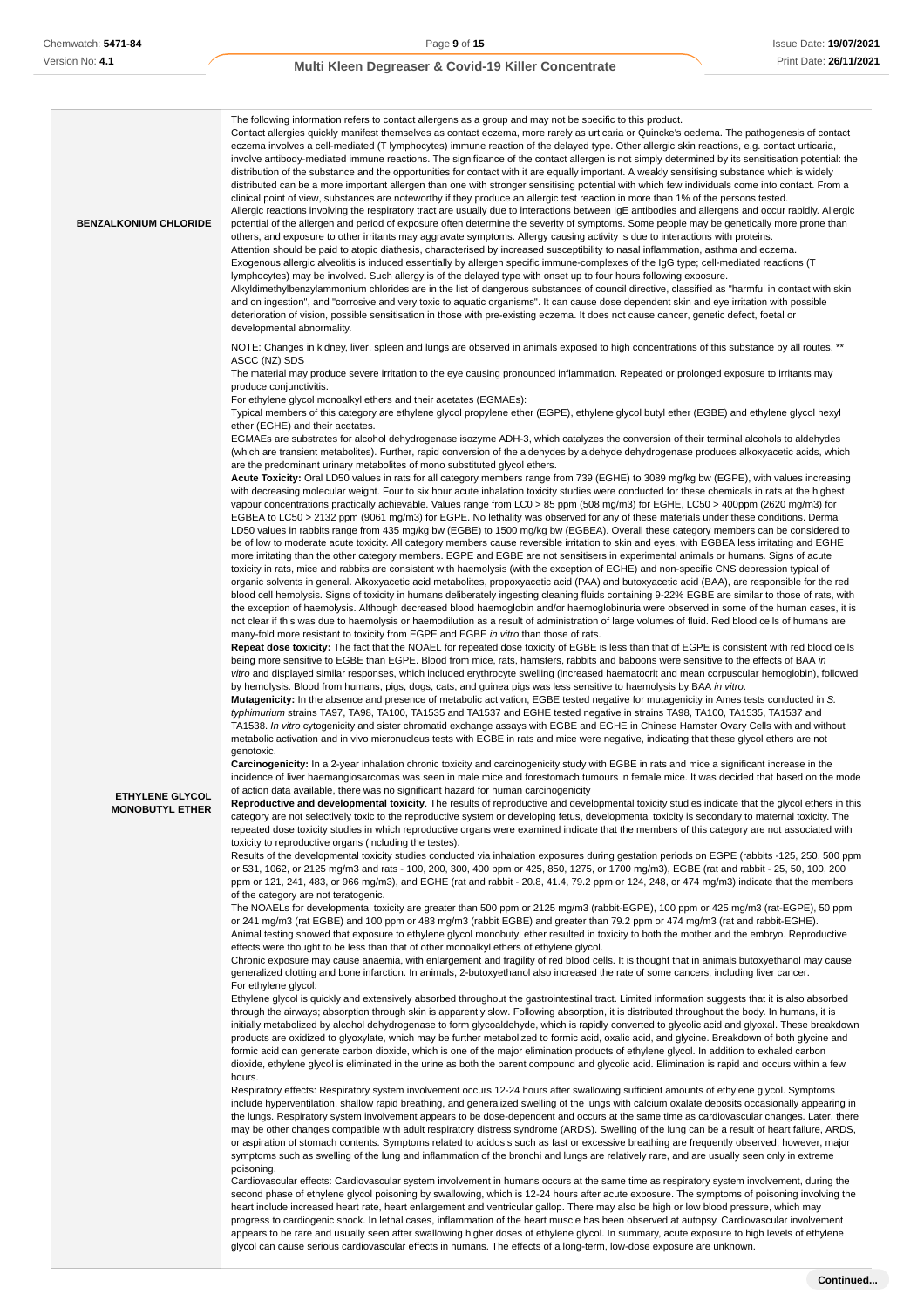|                                            | Gastrointestinal effects: Common early acute effects of swallowing ethylene glycol include nausea, vomiting with or without blood, heartburn<br>and abdominal cramping and pain. One patient showed intermittent diarrhea and pain, and after surgery, deposition of oxalate crystals was<br>shown to have occurred.<br>Musculoskeletal effects: Reported musculoskeletal effects in cases of acute ethylene glycol poisoning include diffuse muscle tenderness and<br>pain, associated with high levels of creatinine in the blood, and jerks and contractions associated with low calcium.<br>Liver effects: Autopsies carried out on people who died following acute ethylene glycol poisoning showed deposition of calcium oxalate in the<br>liver as well as hydropic and fatty degeneration and cell death (necrosis) of the liver.<br>Kidney effects: Adverse kidney effects are seen during the third stage of ethylene glycol poisoning, 2-3 days after acute exposure. Calcium<br>oxalate crystals are deposited in the tubules and are seen in the urine. There may also be degeneration and death of tubule cells, and<br>inflammation of the tubule interstitium. If untreated, the degree of kidney damage progresses and leads to blood and protein in the urine,<br>decreased kidney function, reduction in urine output and ultimately, kidney failure. With adequate supportive therapy, kidney function can return<br>to normal or near normal.<br>Metabolic effects: Metabolic changes can occur within 12 hours of exposure to ethylene glycol. There may be metabolic acidosis, caused by<br>accumulation of glycolic acid in the blood and therefore a reduction in blood pH. The anion gap is increased, due to increased unmeasured<br>anions (mainly glycolate).<br>Effects on the nervous system: Adverse reactions involving the nervous system are among the first symptoms to appear in humans after<br>ethylene glycol is swallowed. These early effects are also the only symptoms caused by unmetabolised ethylene glycol. Together with metabolic<br>effects (see above), they occur from 0.5-12 hours after exposure and are considered to be part of the first stage in ethylene glycol poisoning.<br>Inco-ordination, slurred speech, confusion and sleepiness are common in the early stages, as are irritation, restlessness and disorientation.<br>Later, there may be effects on cranial nerves (which may be reversible over many months). Swelling of the brain (cerebrum) and crystal<br>deposits of calcium oxalate in the walls of the small blood vessels of the brain were found at autopsy in people who died after acute ethylene<br>glycol poisoning.<br>Reproductive effects: Animal testing showed that ethylene glycol may affect fertility, survival of fetuses and the male reproductive organs.<br>Effects on development: Animal studies indicate that birth defects may occur after exposure in pregnancy; there may also be reduction in foetal<br>weight.<br>Cancer: No studies are known regarding cancer effects in humans or animal, after skin exposure to ethylene glycol.<br>Genetic toxicity: No human studies available, but animal testing results are consistently negative.                                                                                                                                                                                                                                                                                                                                                                                                                                                                                                                                                                                                                                                                                                                                                                                                                                                                                                                                                                                                                                                                                                                                                                          |
|--------------------------------------------|------------------------------------------------------------------------------------------------------------------------------------------------------------------------------------------------------------------------------------------------------------------------------------------------------------------------------------------------------------------------------------------------------------------------------------------------------------------------------------------------------------------------------------------------------------------------------------------------------------------------------------------------------------------------------------------------------------------------------------------------------------------------------------------------------------------------------------------------------------------------------------------------------------------------------------------------------------------------------------------------------------------------------------------------------------------------------------------------------------------------------------------------------------------------------------------------------------------------------------------------------------------------------------------------------------------------------------------------------------------------------------------------------------------------------------------------------------------------------------------------------------------------------------------------------------------------------------------------------------------------------------------------------------------------------------------------------------------------------------------------------------------------------------------------------------------------------------------------------------------------------------------------------------------------------------------------------------------------------------------------------------------------------------------------------------------------------------------------------------------------------------------------------------------------------------------------------------------------------------------------------------------------------------------------------------------------------------------------------------------------------------------------------------------------------------------------------------------------------------------------------------------------------------------------------------------------------------------------------------------------------------------------------------------------------------------------------------------------------------------------------------------------------------------------------------------------------------------------------------------------------------------------------------------------------------------------------------------------------------------------------------------------------------------------------------------------------------------------------------------------------------------------------------------------------------------------------------------------------------------------------------------------------------------------------------------------------------------------------------------------------------------------------------------------------------------------------------------------------------------------------------------------------------------------------------------------------------------------------------------------------------------------------------------------------------------------------------------------------------------------------------------------------------------------------------------------------------------------------------------------------------------------------------------------------------------------------------------------------------------------------------------------------------------------------------------------------------------------------------------------------------------------------------------------------------------------------------------------------------------------------------------------------------------------------------------------------------------------------------------------------------------------------------------------------|
| DIDECYLDIMETHYLAMMONIUM<br><b>CHLORIDE</b> | Somnolence recorded.<br>There is no data that exists regarding the health effects of cationic dialkyldimethylammonium (DADMA) salts, but they are expected to have<br>similar properties to alkyltrimethylammonium (ATMA) salts, although they are generally less irritating than the corresponding ATMA salts<br>Fatty Nitrogen-Derived Cationics (FND Cationics) have minimal to moderate acute toxicity but may be acutely lethal at very high doses.<br>Repeated exposure also is associated with low toxicity. They are unlikely to cause mutation or affect reproduction, cause birth defects or<br>development of the unborn.<br>For alkyltrimethylammonium chloride (ATMAC)<br>Most undiluted cationic surfactants satisfy the criteria for classification as Harmful (Xn) with R22 and as Irritant (Xi) for skin and eyes with R38<br>and R41. In addition, certain surfactants will satisfy the criteria for classification as Corrosive with R34 in addition to the acute toxicity.<br>According to Centre Europeen des Agents de Surface et de leurs Intermediaires Organiques (CESIO), C8-18 alkyltrimethylammonium chloride<br>(ATMAC) (i.e., lauryl, coco, soya, and tallow) are classified as Corrosive (C) with the risk phrases R22 (Harmful if swallowed) and R34 (Causes<br>burns). C16 ATMAC is classified as Harmful (Xn) with the risk phrases R22 (Harmful if swallowed), R38 (Irritating to skin), and R41 (Risk of<br>serious damage to eyes). C20-22 ATMAC are classified as Irritant (Xi) with R36/38 (Irritating to eyes and skin).<br>Acute toxicity: ATMAB (the bromide) is poorly absorbed through the skin or the digestive tract. Acute oral toxicity of alkyltrimethylammonium<br>salts is somewhat higher than the toxicity of anionic and nonionic surfactants. This may be due to the strongly irritating effect which cationic<br>surfactants have on the mucous membrane of the gastrointestinal tract. Cationic surfactants are generally about 10 times more toxic when<br>given through a vein, compared to being given by mouth.<br>Skin and eye irritation: Skin irritation depends on surfactant concentration. Concentrations above 1% generally cause pronounced irritation.<br>Cationic surfactants are the most irritating surfactants to the eye.<br>Many proteins in the skin are considerably more resistant to the denaturing effects of cationic surfactants compared to those of anionic<br>surfactants. In contrast to the irreversible denaturing effect of sodium dodecyl sulfate, the adverse effects of some cationic surfactants on<br>proteins may be reversible.<br>Sensitisation: A repeated patch test performed on human volunteers did not show sensitization.<br>Sub-chronic toxicity: Animal testing over the long term resulted in no affects, except for reduced body weight at very high doses.<br>Reproductive toxicity: Animal testing showed no effects toxic to the embryo or causing birth defects. Mild effects on the embryo were seen only<br>at levels which were toxic to the mother.<br>Mutation-causing potential: Animal testing showed no mutation-causing potential for C16 and C18 ATMAC.<br>For quaternary ammonium compounds (QACs): Quaternary ammonium compounds (QACs) are cationic surfactants. They are in general more<br>toxic than anionic and non-ionic surfactants. Because they can dissolve phospholipids and cholesterol in lipid membranes, QACs affect cell<br>permeability which may lead to cell death. Further, QACs denature proteins as cationic materials precipitate protein and are accompanied by<br>generalized tissue irritation.<br>It has been suggested that the experimentally determined decrease in the acute toxicity of QAs with chain length above C16 is due to<br>decreased water solubility. In general it appears that QACs with single long-chain alkyl groups are more toxic and irritating than those with two<br>such substitutions.<br>Animal testing shows that straight chain aliphathic QACs may cause lung tissue to release histamine. QACs may also show curare-like<br>properties, causing limb paralysis and even life-threatening paralysis of the muscles of breathing, if they are injected. This paralysis seems to<br>be transient.<br>From human testing, it is concluded that all the compounds investigated to date show similar toxicological properties.<br>551ddac |
| PROPYLENE GLYCOL                           | The acute oral toxicity of propylene glycol is very low; large amounts are needed to cause perceptible health damage in humans. Serious<br>toxicity generally occurs only at blood concentrations over 1 g/L, which requires extremely high intake over a relatively short period of time; this<br>is nearly impossible with consuming foods or supplements which contain 1g/kg of PG at most. Poisonings are usually due to injection through a<br>vein or accidental swallowing of large amounts by children. The potential for long-term oral toxicity is also low.<br>Prolonged contact with propylene glycol is essentially non-irritating to the skin. Undiluted propylene glycol is minimally irritating to the eye, and<br>can produce a slight, temporary inflammation of the conjunctiva. Exposure to mists may cause irritation of both the eye and the upper airway.<br>Inhalation of propylene glycol vapours may be irritating to some individuals. It is therefore recommended that propylene glycol not be used in<br>applications where inhalation exposure or human eye contact with the spray mists of these materials is likely, such as fogs for theatrical<br>productions or antifreeze solutions for emergency eye wash stations.<br>Propylene glycol is metabolized in humans to pyruvic acid, acetic acid, lactic acid and propionaldehyde; the last of which is potentially<br>hazardous.<br>Propylene glycol show s no evidence of causing cancer or genetic toxicity.<br>Research has suggested that individuals who cannot tolerate propylene glycol probably experience a special form of irritation, but they only<br>rarely develop allergic contact dermatitis. Other investigators believe that the incidence of allergic contact dermatitis in people exposed to<br>propylene glycol may be greater than 2% in patients with eczema.<br>One study strongly suggests a connection between airborne concentrations of propylene glycol in houses and development of asthma and<br>allergic reactions, such as inflammation of the nose and hives, in children.<br>Another study suggested that the concentration of PGEs (propylene glycol and glycol ethers) in indoor air is linked to increased risk of<br>developing numerous respiratory and immune disorders in children, including asthma, hay fever, eczema and allergies, with increased risk                                                                                                                                                                                                                                                                                                                                                                                                                                                                                                                                                                                                                                                                                                                                                                                                                                                                                                                                                                                                                                                                                                                                                                                                                                                                                                                                                                                                                                                                                                                                                                                                                                                                                                                                                                                                                                                                                                                                                                                                                                      |

ranging from 50% to 180%. This concentration has been linked to use of water-based paints and water-based system cleansers.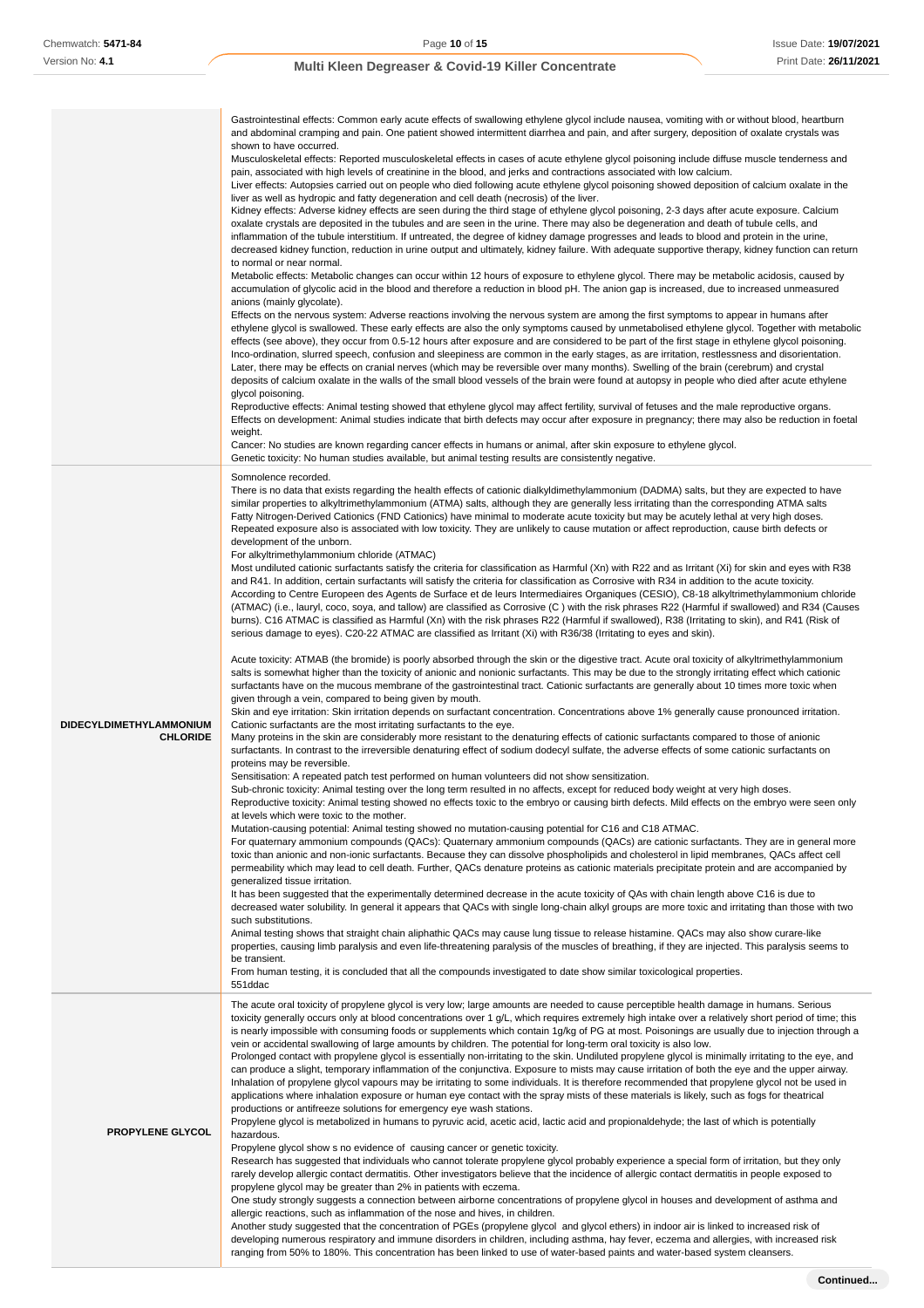|                                                                                                                                                                                             | Patients with bladder inflammation and vulvodynia (chronic pain of the vulva) may be especially sensitive to propylene glycol. Women suffering<br>with yeast infections may notice that some over the counter creams cause intense burning. Post-menopausal women who require the use of an<br>oestrogen cream may notice that creams made with propylene glycol often cause extremely uncomfortable burning along the vulva and around<br>the anus. Some electronic cigarette users who inhale propylene glycol vapour may experience dryness of the throat or shortness of breath.<br>Adverse responses to administration of drugs which use propylene glycol as an incipient have been seen in a number of people especially at<br>high doses. These include low blood pressure, slow heart rate, ECG abnormalities, heartbeat irregularities, lactic acidosis, breakdown of red<br>cells and cardiac arrest.                                                                                                                                                                                                                                                                                                                                                                            |                                 |                                                                                                    |
|---------------------------------------------------------------------------------------------------------------------------------------------------------------------------------------------|---------------------------------------------------------------------------------------------------------------------------------------------------------------------------------------------------------------------------------------------------------------------------------------------------------------------------------------------------------------------------------------------------------------------------------------------------------------------------------------------------------------------------------------------------------------------------------------------------------------------------------------------------------------------------------------------------------------------------------------------------------------------------------------------------------------------------------------------------------------------------------------------------------------------------------------------------------------------------------------------------------------------------------------------------------------------------------------------------------------------------------------------------------------------------------------------------------------------------------------------------------------------------------------------|---------------------------------|----------------------------------------------------------------------------------------------------|
| DODECYLBENZENESULFONIC<br><b>ACID</b>                                                                                                                                                       | The material may be irritating to the eye, with prolonged contact causing inflammation. Repeated or prolonged exposure to irritants may<br>produce conjunctivitis.<br>The material may produce respiratory tract irritation, and result in damage to the lung including reduced lung function.<br>Linear alkyl benzene sulfonates are derived from strong corrosive acids. Animal testing has shown they can cause skin reactions, eye irritation,<br>sluggishness, passage of frequent watery stools, weakness and may lead to death. They may also react with surfaces of the mouth and<br>intestines, depending on the concentration exposed to. There is no evidence of harm to the unborn baby or tendency to cause cancer.<br>ADI: 2.5 mg/kg/day NOEL: 250 mg/kg/day                                                                                                                                                                                                                                                                                                                                                                                                                                                                                                                  |                                 |                                                                                                    |
| <b>BENZALKONIUM CHLORIDE &amp;</b><br><b>DIDECYLDIMETHYLAMMONIUM</b><br><b>CHLORIDE &amp; SODIUM</b><br><b>METASILICATE, ANHYDROUS</b><br>&<br><b>DODECYLBENZENESULFONIC</b><br><b>ACID</b> | Asthma-like symptoms may continue for months or even years after exposure to the material ends. This may be due to a non-allergic condition<br>known as reactive airways dysfunction syndrome (RADS) which can occur after exposure to high levels of highly irritating compound. Main<br>criteria for diagnosing RADS include the absence of previous airways disease in a non-atopic individual, with sudden onset of persistent<br>asthma-like symptoms within minutes to hours of a documented exposure to the irritant. Other criteria for diagnosis of RADS include a<br>reversible airflow pattern on lung function tests, moderate to severe bronchial hyperreactivity on methacholine challenge testing, and the lack of<br>minimal lymphocytic inflammation, without eosinophilia. RADS (or asthma) following an irritating inhalation is an infrequent disorder with rates<br>related to the concentration of and duration of exposure to the irritating substance. On the other hand, industrial bronchitis is a disorder that<br>occurs as a result of exposure due to high concentrations of irritating substance (often particles) and is completely reversible after exposure<br>ceases. The disorder is characterized by difficulty breathing, cough and mucus production. |                                 |                                                                                                    |
| <b>BENZALKONIUM CHLORIDE &amp;</b><br><b>DODECYLBENZENESULFONIC</b><br><b>ACID</b>                                                                                                          | For acid mists, aerosols, vapours<br>Test results suggest that eukaryotic cells are susceptible to genetic damage when the pH falls to about 6.5. Cells from the respiratory tract have<br>not been examined in this respect. Mucous secretion may protect the cells of the airway from direct exposure to inhaled acidic mists (which also<br>protects the stomach lining from the hydrochloric acid secreted there).                                                                                                                                                                                                                                                                                                                                                                                                                                                                                                                                                                                                                                                                                                                                                                                                                                                                      |                                 |                                                                                                    |
| <b>ETHYLENE GLYCOL</b><br><b>MONOBUTYL ETHER &amp;</b><br><b>PROPYLENE GLYCOL &amp;</b><br><b>DODECYLBENZENESULFONIC</b><br><b>ACID</b>                                                     | The material may cause skin irritation after prolonged or repeated exposure and may produce on contact skin redness, swelling, the production<br>of vesicles, scaling and thickening of the skin.                                                                                                                                                                                                                                                                                                                                                                                                                                                                                                                                                                                                                                                                                                                                                                                                                                                                                                                                                                                                                                                                                           |                                 |                                                                                                    |
| <b>DIDECYLDIMETHYLAMMONIUM</b><br><b>CHLORIDE &amp; SODIUM</b><br><b>METASILICATE, ANHYDROUS</b>                                                                                            | The material may cause severe skin irritation after prolonged or repeated exposure and may produce on contact skin redness, swelling, the<br>production of vesicles, scaling and thickening of the skin. Repeated exposures may produce severe ulceration.                                                                                                                                                                                                                                                                                                                                                                                                                                                                                                                                                                                                                                                                                                                                                                                                                                                                                                                                                                                                                                  |                                 |                                                                                                    |
| <b>Acute Toxicity</b>                                                                                                                                                                       | ×                                                                                                                                                                                                                                                                                                                                                                                                                                                                                                                                                                                                                                                                                                                                                                                                                                                                                                                                                                                                                                                                                                                                                                                                                                                                                           | Carcinogenicity                 | ×                                                                                                  |
| <b>Skin Irritation/Corrosion</b>                                                                                                                                                            | ✔                                                                                                                                                                                                                                                                                                                                                                                                                                                                                                                                                                                                                                                                                                                                                                                                                                                                                                                                                                                                                                                                                                                                                                                                                                                                                           | <b>Reproductivity</b>           | ×                                                                                                  |
| <b>Serious Eye Damage/Irritation</b>                                                                                                                                                        | ✔                                                                                                                                                                                                                                                                                                                                                                                                                                                                                                                                                                                                                                                                                                                                                                                                                                                                                                                                                                                                                                                                                                                                                                                                                                                                                           | <b>STOT - Single Exposure</b>   | ×                                                                                                  |
| <b>Respiratory or Skin</b><br>sensitisation                                                                                                                                                 | v                                                                                                                                                                                                                                                                                                                                                                                                                                                                                                                                                                                                                                                                                                                                                                                                                                                                                                                                                                                                                                                                                                                                                                                                                                                                                           | <b>STOT - Repeated Exposure</b> | ×                                                                                                  |
| <b>Mutagenicity</b>                                                                                                                                                                         | ×                                                                                                                                                                                                                                                                                                                                                                                                                                                                                                                                                                                                                                                                                                                                                                                                                                                                                                                                                                                                                                                                                                                                                                                                                                                                                           | <b>Aspiration Hazard</b>        | ×                                                                                                  |
|                                                                                                                                                                                             |                                                                                                                                                                                                                                                                                                                                                                                                                                                                                                                                                                                                                                                                                                                                                                                                                                                                                                                                                                                                                                                                                                                                                                                                                                                                                             | Legend:                         | $\blacktriangleright$ - Data either not available or does not fill the criteria for classification |

# **SECTION 12 Ecological information**

| <b>Toxicity</b>                                               |                  |                           |                               |       |                    |                  |
|---------------------------------------------------------------|------------------|---------------------------|-------------------------------|-------|--------------------|------------------|
|                                                               | Endpoint         | <b>Test Duration (hr)</b> | <b>Species</b>                |       | Value              | <b>Source</b>    |
| Multi Kleen Degreaser &<br><b>Covid-19 Killer Concentrate</b> | Not<br>Available | Not Available             | Not Available                 |       | Not<br>Available   | Not<br>Available |
|                                                               | Endpoint         | <b>Test Duration (hr)</b> | <b>Species</b>                |       | Value              | Source           |
| benzalkonium chloride                                         | NOEC(ECx)        | 48h                       | Crustacea                     |       | 0.3 <sub>mq</sub>  | 4                |
|                                                               | <b>EC50</b>      | 96h                       | Algae or other aquatic plants |       | $<$ 0.96mg/L       | $\overline{4}$   |
|                                                               | Endpoint         | <b>Test Duration (hr)</b> | <b>Species</b>                |       | Value              | <b>Source</b>    |
| ethylene glycol monobutyl<br>ether                            | <b>LC50</b>      | 96h                       | Fish                          |       | 1250mg/l           | $\overline{2}$   |
|                                                               | EC50             | 72h                       | Algae or other aquatic plants |       | 623mg/l            | $\overline{2}$   |
|                                                               | EC50             | 48h                       | Crustacea                     |       | 164mg/l            | $\overline{2}$   |
|                                                               | EC10(ECx)        | 48h                       | Crustacea                     |       | 7.2mg/l            | $\overline{2}$   |
|                                                               | EC50             | 96h                       | Algae or other aquatic plants |       | 720mg/l            | $\boldsymbol{2}$ |
|                                                               | Endpoint         | <b>Test Duration (hr)</b> | <b>Species</b>                | Value |                    | <b>Source</b>    |
|                                                               | EC50(ECx)        | 96h                       | Algae or other aquatic plants |       | 0.008-0.024mg/L    | 4                |
| didecyldimethylammonium<br>chloride                           | <b>LC50</b>      | 96h                       | Fish                          |       | $0.16 - 0.27$ mg/L | 4                |
|                                                               | <b>EC50</b>      | 48h                       | Crustacea                     |       | 0.014-0.022mg/L    | 4                |
|                                                               | <b>EC50</b>      | 96h                       | Algae or other aquatic plants |       | 0.008-0.024mg/L    | $\overline{4}$   |
|                                                               | Endpoint         | <b>Test Duration (hr)</b> | <b>Species</b>                | Value |                    | <b>Source</b>    |
| sodium metasilicate,<br>anhydrous                             | EC50(ECx)        | 48h                       | Crustacea                     |       | 22.94-49.01mg/l    | $\overline{4}$   |

– Data available to make classification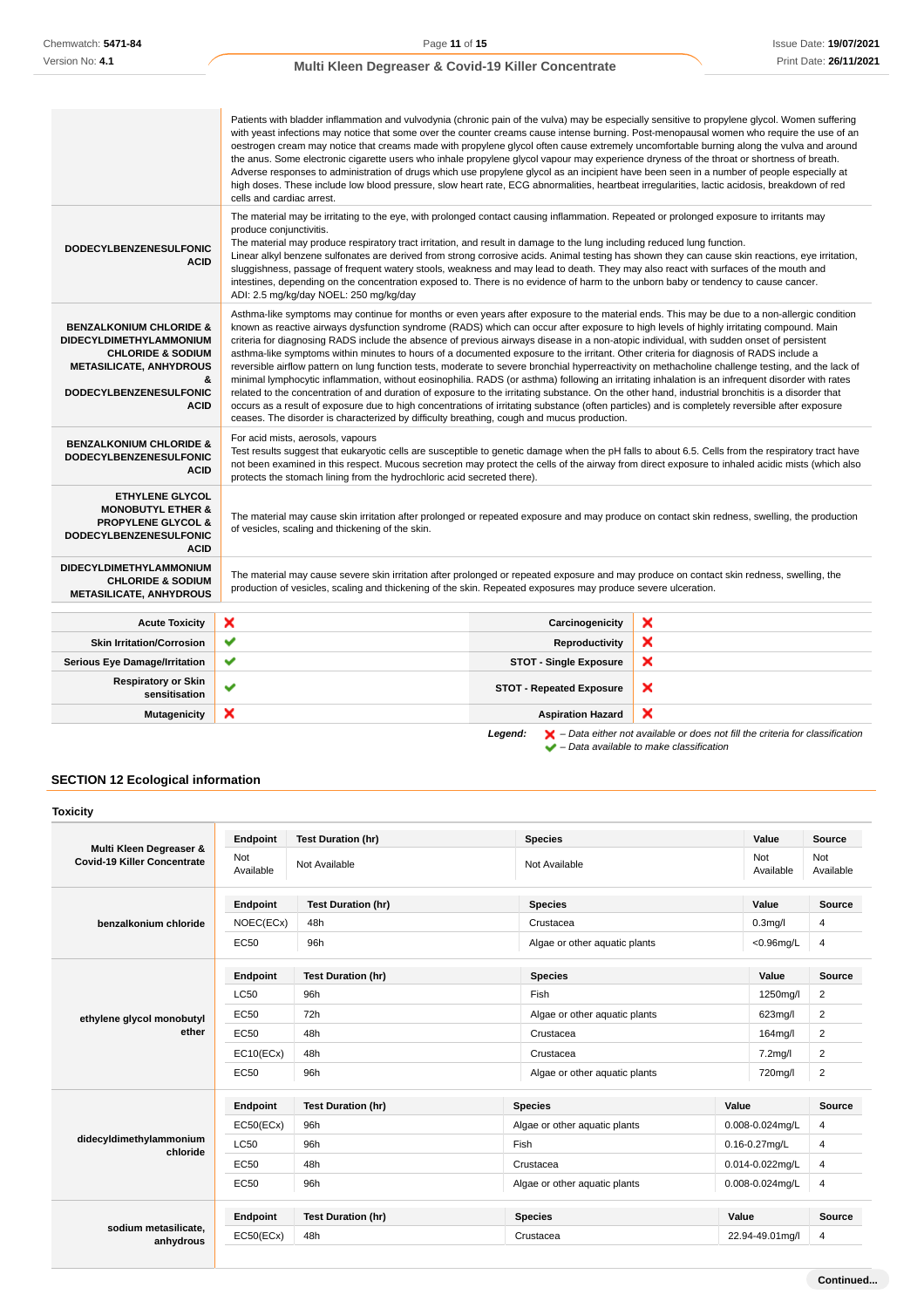|                             | <b>EC50</b>     | 72h                       | Algae or other aquatic plants                                                                                                                                                                                                                                                                                                                                                                   | 207mg/l              | 2              |
|-----------------------------|-----------------|---------------------------|-------------------------------------------------------------------------------------------------------------------------------------------------------------------------------------------------------------------------------------------------------------------------------------------------------------------------------------------------------------------------------------------------|----------------------|----------------|
|                             | <b>LC50</b>     | 96h                       | Fish                                                                                                                                                                                                                                                                                                                                                                                            | 180mg/l              | 1              |
|                             | EC50            | 48h                       | Crustacea                                                                                                                                                                                                                                                                                                                                                                                       | 22.94-49.01mg/l      | 4              |
|                             | <b>Endpoint</b> | <b>Test Duration (hr)</b> | <b>Species</b>                                                                                                                                                                                                                                                                                                                                                                                  | Value                | <b>Source</b>  |
|                             | NOEC(ECx)       | 336h                      | Algae or other aquatic plants                                                                                                                                                                                                                                                                                                                                                                   | <5300mg/l            | 1              |
|                             | <b>EC50</b>     | 72h                       | Algae or other aquatic plants                                                                                                                                                                                                                                                                                                                                                                   | 19300mg/l            | 2              |
| propylene glycol            | LC50            | 96h                       | Fish                                                                                                                                                                                                                                                                                                                                                                                            | >10000mg/l           | $\overline{2}$ |
|                             | EC50            | 48h                       | Crustacea                                                                                                                                                                                                                                                                                                                                                                                       | >114.4mg/L           | 4              |
|                             | EC50            | 96h                       | Algae or other aquatic plants                                                                                                                                                                                                                                                                                                                                                                   | 19000mg/l            | $\overline{2}$ |
|                             | Endpoint        | <b>Test Duration (hr)</b> | <b>Species</b>                                                                                                                                                                                                                                                                                                                                                                                  | Value                | <b>Source</b>  |
|                             | EC50            | 72h                       | Algae or other aquatic plants                                                                                                                                                                                                                                                                                                                                                                   | $21$ mg/l            | 2              |
|                             | <b>LC50</b>     | 96h                       | Fish                                                                                                                                                                                                                                                                                                                                                                                            | $1.67$ mg/l          | 2              |
| dodecylbenzenesulfonic acid | <b>EC50</b>     | 48h                       | Crustacea                                                                                                                                                                                                                                                                                                                                                                                       | 2.5 <sub>mq</sub> /l | $\overline{2}$ |
|                             | NOEC(ECx)       | 720h                      | Crustacea                                                                                                                                                                                                                                                                                                                                                                                       | $0.046$ mg/l         | 2              |
|                             | EC50            | 96h                       | Algae or other aquatic plants                                                                                                                                                                                                                                                                                                                                                                   | 12.086mg/l           | $\overline{2}$ |
| Legend:                     |                 |                           | Extracted from 1. IUCLID Toxicity Data 2. Europe ECHA Registered Substances - Ecotoxicological Information - Aquatic Toxicity 3. EPIWIN Suite<br>V3.12 (QSAR) - Aquatic Toxicity Data (Estimated) 4. US EPA, Ecotox database - Aquatic Toxicity Data 5. ECETOC Aquatic Hazard Assessment<br>Data 6. NITE (Japan) - Bioconcentration Data 7. METI (Japan) - Bioconcentration Data 8. Vendor Data |                      |                |

Prevent, by any means available, spillage from entering drains or water courses. **DO NOT** discharge into sewer or waterways.

Toxic to aquatic organisms.

## **Persistence and degradability**

| Ingredient                      | Persistence: Water/Soil              | Persistence: Air              |
|---------------------------------|--------------------------------------|-------------------------------|
| ethylene glycol monobutyl ether | LOW (Half-life = $56 \text{ days}$ ) | LOW (Half-life $= 1.37$ days) |
| propylene glycol                | LOW                                  | LOW                           |
| dodecylbenzenesulfonic acid     | <b>HIGH</b>                          | <b>HIGH</b>                   |

#### **Bioaccumulative potential**

| Ingredient                      | <b>Bioaccumulation</b> |
|---------------------------------|------------------------|
| ethylene glycol monobutyl ether | LOW (BCF = $2.51$ )    |
| propylene glycol                | $LOW (BCF = 1)$        |
| dodecylbenzenesulfonic acid     | LOW (BCF = $140$ )     |

# **Mobility in soil**

| Ingredient                      | <b>Mobility</b>      |
|---------------------------------|----------------------|
| ethylene glycol monobutyl ether | $HIGH (KOC = 1)$     |
| propylene glycol                | $HIGH (KOC = 1)$     |
| dodecylbenzenesulfonic acid     | LOW (KOC = $16830$ ) |

# **SECTION 13 Disposal considerations**

#### **Waste treatment methods**

| Product / Packaging disposal | Containers may still present a chemical hazard/ danger when empty.<br>Return to supplier for reuse/ recycling if possible.<br>Otherwise:<br>If container can not be cleaned sufficiently well to ensure that residuals do not remain or if the container cannot be used to store the same<br>product, then puncture containers, to prevent re-use, and bury at an authorised landfill.<br>▶ Where possible retain label warnings and SDS and observe all notices pertaining to the product.<br>DO NOT allow wash water from cleaning or process equipment to enter drains.<br>It may be necessary to collect all wash water for treatment before disposal.<br>In all cases disposal to sewer may be subject to local laws and regulations and these should be considered first.<br>• Where in doubt contact the responsible authority.<br>Recycle wherever possible.<br>▶ Consult manufacturer for recycling options or consult local or regional waste management authority for disposal if no suitable treatment or<br>disposal facility can be identified.<br>Freat and neutralise at an approved treatment plant. Treatment should involve: Neutralisation with soda-ash or soda-lime followed by: burial<br>in a land-fill specifically licensed to accept chemical and / or pharmaceutical wastes or Incineration in a licensed apparatus (after admixture<br>with suitable combustible material).<br>> Decontaminate empty containers with 5% aqueous sodium hydroxide or soda ash, followed by water. Observe all label safeguards until<br>containers are cleaned and destroyed. |
|------------------------------|-------------------------------------------------------------------------------------------------------------------------------------------------------------------------------------------------------------------------------------------------------------------------------------------------------------------------------------------------------------------------------------------------------------------------------------------------------------------------------------------------------------------------------------------------------------------------------------------------------------------------------------------------------------------------------------------------------------------------------------------------------------------------------------------------------------------------------------------------------------------------------------------------------------------------------------------------------------------------------------------------------------------------------------------------------------------------------------------------------------------------------------------------------------------------------------------------------------------------------------------------------------------------------------------------------------------------------------------------------------------------------------------------------------------------------------------------------------------------------------------------------------------------------------------------------------------------------------------|

# **SECTION 14 Transport information**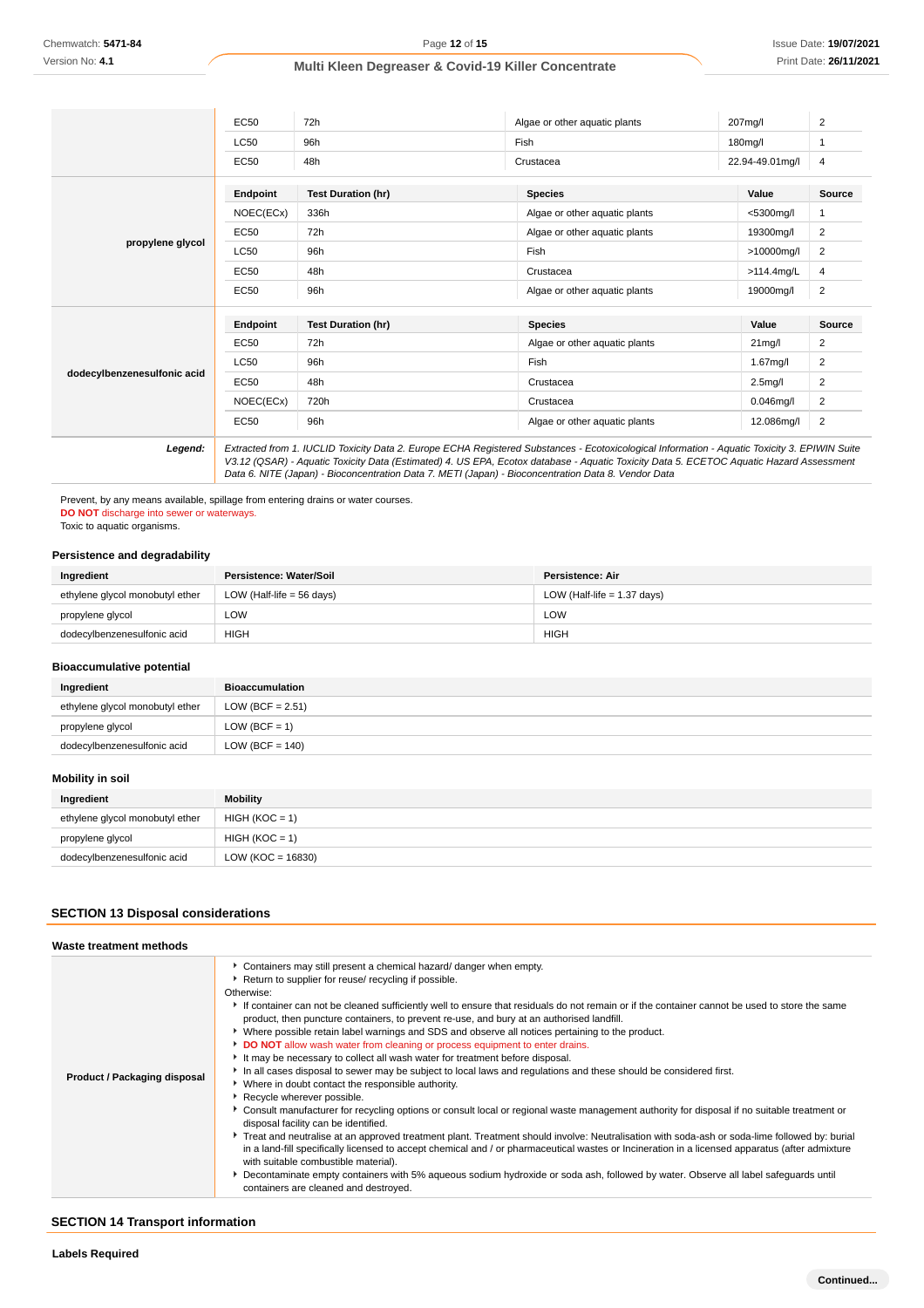# **Multi Kleen Degreaser & Covid-19 Killer Concentrate**

| <b>Marine Pollutant</b> | <b>NO</b> |
|-------------------------|-----------|
| <b>HAZCHEM</b>          | 2X        |
|                         |           |

# **Land transport (ADG)**

| UN number                    | 1760                                                                                           |  |  |
|------------------------------|------------------------------------------------------------------------------------------------|--|--|
| UN proper shipping name      | CORROSIVE LIQUID, N.O.S. (contains benzalkonium chloride and didecyldimethylammonium chloride) |  |  |
| Transport hazard class(es)   | Class<br>8<br>Subrisk<br>Not Applicable                                                        |  |  |
| Packing group                | $\mathbf{III}$                                                                                 |  |  |
| <b>Environmental hazard</b>  | Not Applicable                                                                                 |  |  |
| Special precautions for user | Special provisions<br>223 274<br>5L<br>Limited quantity                                        |  |  |

# **Air transport (ICAO-IATA / DGR)**

| UN number                    | 1760                                                                                                                                                                                                                                                                                        |                           |                                                              |
|------------------------------|---------------------------------------------------------------------------------------------------------------------------------------------------------------------------------------------------------------------------------------------------------------------------------------------|---------------------------|--------------------------------------------------------------|
| UN proper shipping name      | Corrosive liquid, n.o.s. * (contains benzalkonium chloride and didecyldimethylammonium chloride)                                                                                                                                                                                            |                           |                                                              |
| Transport hazard class(es)   | <b>ICAO/IATA Class</b><br>ICAO / IATA Subrisk<br><b>ERG Code</b>                                                                                                                                                                                                                            | 8<br>Not Applicable<br>8L |                                                              |
| Packing group                | $\mathbf{III}$                                                                                                                                                                                                                                                                              |                           |                                                              |
| <b>Environmental hazard</b>  | Not Applicable                                                                                                                                                                                                                                                                              |                           |                                                              |
| Special precautions for user | Special provisions<br>Cargo Only Packing Instructions<br>Cargo Only Maximum Qty / Pack<br>Passenger and Cargo Packing Instructions<br>Passenger and Cargo Maximum Qty / Pack<br>Passenger and Cargo Limited Quantity Packing Instructions<br>Passenger and Cargo Limited Maximum Qty / Pack |                           | A3 A803<br>856<br>60L<br>852<br>5L<br>Y841<br>1 <sub>L</sub> |

## **Sea transport (IMDG-Code / GGVSee)**

| <b>UN number</b>             | 1760                                                                 |                                                                                                |  |  |
|------------------------------|----------------------------------------------------------------------|------------------------------------------------------------------------------------------------|--|--|
| UN proper shipping name      |                                                                      | CORROSIVE LIQUID, N.O.S. (contains benzalkonium chloride and didecyldimethylammonium chloride) |  |  |
| Transport hazard class(es)   | <b>IMDG Class</b><br><b>IMDG Subrisk</b>                             | 8<br>Not Applicable                                                                            |  |  |
| Packing group                | Ш                                                                    |                                                                                                |  |  |
| <b>Environmental hazard</b>  | Not Applicable                                                       |                                                                                                |  |  |
| Special precautions for user | <b>EMS Number</b><br>Special provisions<br><b>Limited Quantities</b> | $F-A$ , S-B<br>223 274<br>5L                                                                   |  |  |

**Transport in bulk according to Annex II of MARPOL and the IBC code** Not Applicable

# **Transport in bulk in accordance with MARPOL Annex V and the IMSBC Code**

| <b>Product name</b>                 | Group         |
|-------------------------------------|---------------|
| benzalkonium chloride               | Not Available |
| ethylene glycol monobutyl ether     | Not Available |
| didecyldimethylammonium<br>chloride | Not Available |
| sodium metasilicate, anhydrous      | Not Available |
| propylene glycol                    | Not Available |
| dodecylbenzenesulfonic acid         | Not Available |
|                                     |               |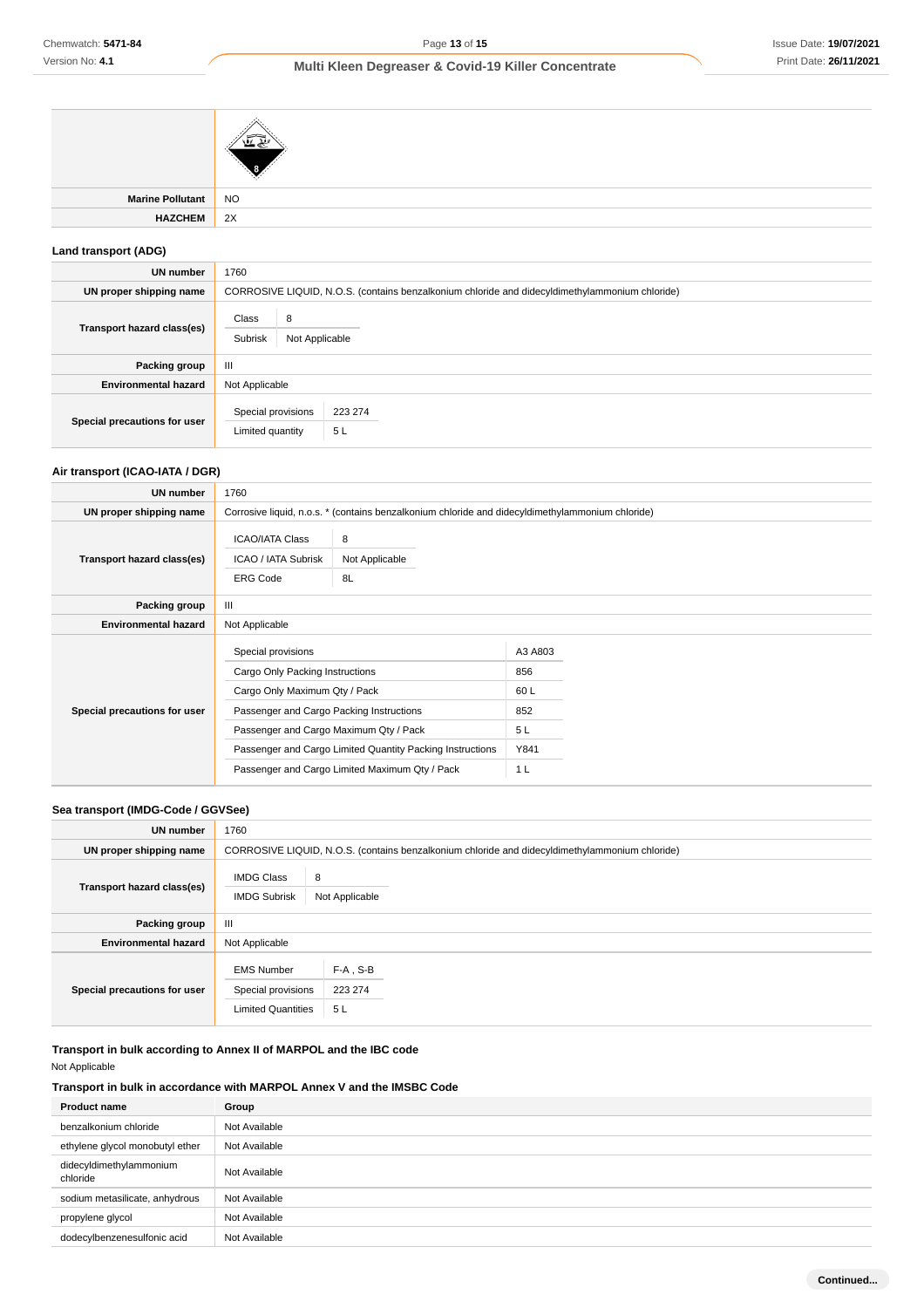## **Transport in bulk in accordance with the ICG Code**

| Ship Type     |
|---------------|
| Not Available |
| Not Available |
| Not Available |
| Not Available |
| Not Available |
| Not Available |
|               |

# **SECTION 15 Regulatory information**

## **Safety, health and environmental regulations / legislation specific for the substance or mixture**

| benzalkonium chloride is found on the following regulatory lists                               |                                                                                                  |  |
|------------------------------------------------------------------------------------------------|--------------------------------------------------------------------------------------------------|--|
| Australia Hazardous Chemical Information System (HCIS) - Hazardous Chemicals                   | Australia Standard for the Uniform Scheduling of Medicines and Poisons (SUSMP) -                 |  |
| Australia Standard for the Uniform Scheduling of Medicines and Poisons (SUSMP) -<br>Schedule 5 | Schedule 6<br>Australian Inventory of Industrial Chemicals (AIIC)                                |  |
|                                                                                                |                                                                                                  |  |
| ethylene glycol monobutyl ether is found on the following regulatory lists                     |                                                                                                  |  |
| Australia Hazardous Chemical Information System (HCIS) - Hazardous Chemicals                   | Australian Inventory of Industrial Chemicals (AIIC)                                              |  |
| Australia Standard for the Uniform Scheduling of Medicines and Poisons (SUSMP) -<br>Schedule 6 | International Agency for Research on Cancer (IARC) - Agents Classified by the IARC<br>Monographs |  |
| didecyldimethylammonium chloride is found on the following regulatory lists                    |                                                                                                  |  |
| Australia Hazardous Chemical Information System (HCIS) - Hazardous Chemicals                   | Australia Standard for the Uniform Scheduling of Medicines and Poisons (SUSMP) -                 |  |
| Australia Standard for the Uniform Scheduling of Medicines and Poisons (SUSMP) -               | Schedule 6                                                                                       |  |
| Schedule 5                                                                                     | Australian Inventory of Industrial Chemicals (AIIC)                                              |  |
| sodium metasilicate, anhydrous is found on the following regulatory lists                      |                                                                                                  |  |
| Australia Hazardous Chemical Information System (HCIS) - Hazardous Chemicals                   | Australian Inventory of Industrial Chemicals (AIIC)                                              |  |
| propylene glycol is found on the following regulatory lists                                    |                                                                                                  |  |
| Australian Inventory of Industrial Chemicals (AIIC)                                            |                                                                                                  |  |
| dodecylbenzenesulfonic acid is found on the following regulatory lists                         |                                                                                                  |  |
|                                                                                                |                                                                                                  |  |
| Australia Hazardous Chemical Information System (HCIS) - Hazardous Chemicals                   | Australian Inventory of Industrial Chemicals (AIIC)                                              |  |

## **National Inventory Status**

| <b>National Inventory</b>                          | <b>Status</b>                                                                                                                                                                                     |
|----------------------------------------------------|---------------------------------------------------------------------------------------------------------------------------------------------------------------------------------------------------|
| Australia - AIIC / Australia<br>Non-Industrial Use | Yes                                                                                                                                                                                               |
| Canada - DSL                                       | Yes                                                                                                                                                                                               |
| Canada - NDSL                                      | No (benzalkonium chloride; ethylene glycol monobutyl ether; didecyldimethylammonium chloride; sodium metasilicate, anhydrous; propylene<br>qlycol; dodecylbenzenesulfonic acid)                   |
| China - IECSC                                      | Yes                                                                                                                                                                                               |
| Europe - EINEC / ELINCS / NLP                      | No (benzalkonium chloride)                                                                                                                                                                        |
| Japan - ENCS                                       | No (benzalkonium chloride)                                                                                                                                                                        |
| Korea - KECI                                       | Yes                                                                                                                                                                                               |
| New Zealand - NZIoC                                | Yes                                                                                                                                                                                               |
| Philippines - PICCS                                | Yes                                                                                                                                                                                               |
| <b>USA - TSCA</b>                                  | No (benzalkonium chloride)                                                                                                                                                                        |
| Taiwan - TCSI                                      | Yes                                                                                                                                                                                               |
| Mexico - INSQ                                      | Yes                                                                                                                                                                                               |
| Vietnam - NCI                                      | Yes                                                                                                                                                                                               |
| Russia - FBEPH                                     | Yes                                                                                                                                                                                               |
| Legend:                                            | Yes = All CAS declared ingredients are on the inventory<br>No = One or more of the CAS listed ingredients are not on the inventory. These ingredients may be exempt or will require registration. |

# **SECTION 16 Other information**

| ∍∼<br>$-1010$<br>.<br>. | 19/1<br>າດດ<br>ツロン<br>. <i>. .</i><br>. |
|-------------------------|-----------------------------------------|
| $\sim$<br>,,,,          | 29/06<br>$\sim$<br>- 21<br>υ.           |

## **SDS Version Summary**

| <b>Version</b> | Date of<br><b>Update</b> | <b>Sections Updated</b>                                                                                                                             |
|----------------|--------------------------|-----------------------------------------------------------------------------------------------------------------------------------------------------|
| -3.1           | 30/06/2021               | Acute Health (eye), Acute Health (swallowed), Chronic Health, Classification, Environmental, Ingredients, Storage (storage<br>incompatibility), Use |
|                |                          |                                                                                                                                                     |